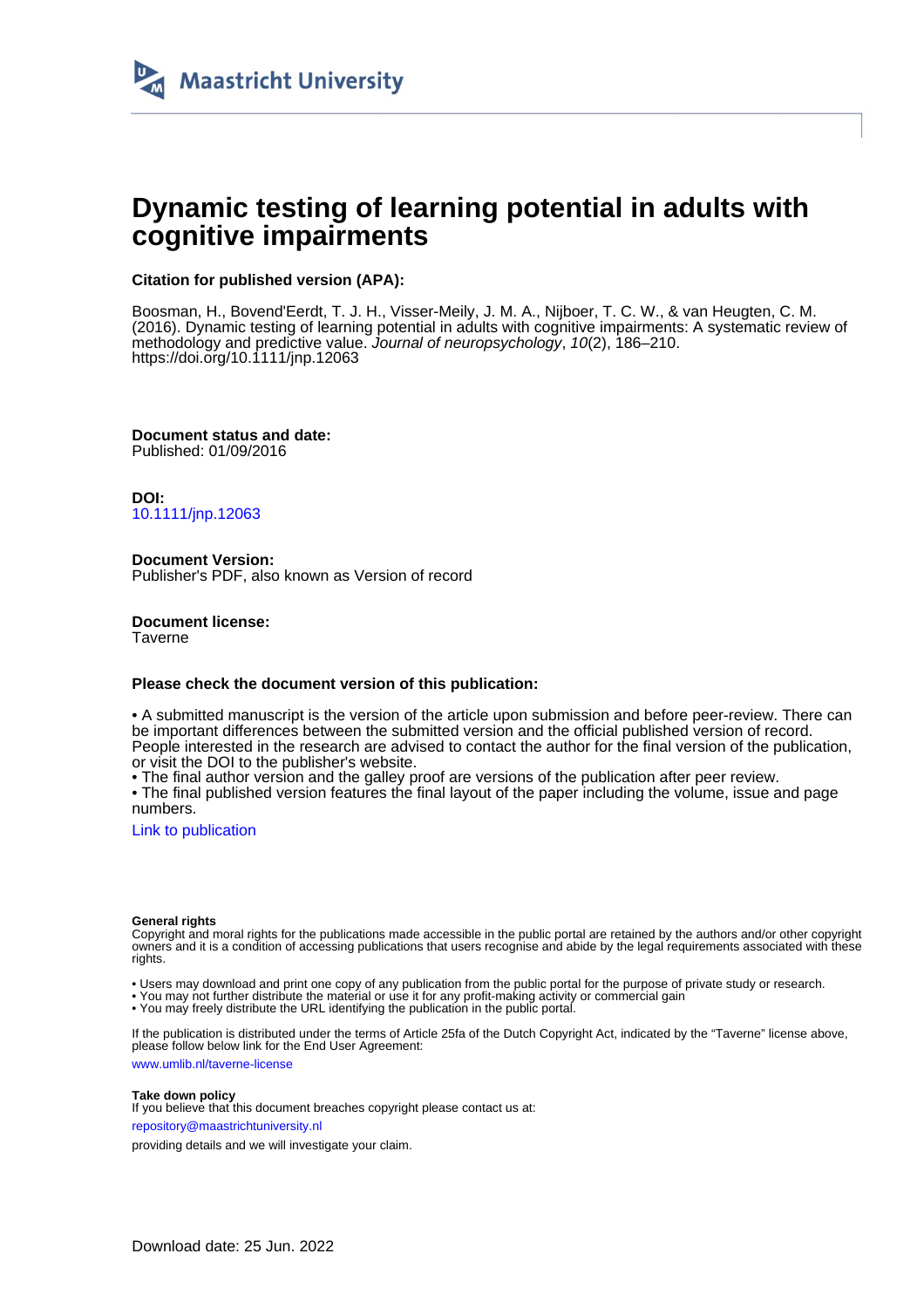

The British **Psychological Society** 

www.wileyonlinelibrary.com

# Dynamic testing of learning potential in adults with cognitive impairments: A systematic review of methodology and predictive value

Hileen Boosman <sup>I</sup>, Thamar J. H. Bovend'Eerdt<sup>2</sup>, Johanna M. A. Visser-Meily<sup>1</sup>, Tanja C. W. Nijboer $^{1,3}$  and Caroline M. van Heugten $^{4\ast}$ 

<sup>1</sup> Brain Center Rudolf Magnus and Center of Excellence for Rehabilitation Medicine, University Medical Center Utrecht and De Hoogstraat Rehabilitation, The Netherlands

 $^{\rm 2}$ Department of Human Movement Sciences, Maastricht University, The Netherlands  $^3$ Experimental Psychology, Helmholtz Institute, Utrecht University, The Netherlands  $^4$ Department of Psychiatry and Neuropsychology, School for Mental Health and Neuroscience and Maastricht University, Department of Neuropsychology and Psychopharmacology, Maastricht University Medical Centre, The Netherlands

Dynamic testing includes procedures that examine the effects of brief training on test performance where pre- to post-training change reflects patients' learning potential. The objective of this systematic review was to provide clinicians and researchers insight into the concept and methodology of dynamic testing and to explore its predictive validity in adult patients with cognitive impairments. The following electronic databases were searched: PubMed, PsychINFO, and Embase/Medline. Of 1141 potentially relevant articles, 24 studies met the inclusion criteria. The mean methodological quality score was 4.6 of 8. Eleven different dynamic tests were used. The majority of studies used dynamic versions of the Wisconsin Card Sorting Test. The training mostly consisted of a combination of performance feedback, reinforcement, expanded instruction, or strategy training. Learning potential was quantified using numerical (post-test score, difference score, gain score, regression residuals) and categorical (groups) indices. In five of six longitudinal studies, learning potential significantly predicted rehabilitation outcome. Three of four studies supported the added value of dynamic testing over conventional testing in predicting rehabilitation outcome. This review provides preliminary support that dynamic tests can provide a valuable addition to conventional tests to assess patients' abilities. Although promising, there was a large variability in methods used for dynamic testing and, therefore, it remains unclear which dynamic testing methods are most appropriate for patients with cognitive impairments. More research is warranted to further evaluate and refine dynamic testing methodology and to further elucidate its predictive validity concerning rehabilitation outcomes relative to other cognitive and functional status indices.

<sup>\*</sup>Correspondence should be addressed to C.M. van Heugten, School for Mental Health and Neuroscience, Department of Psychiatry and Neuropsychology, Maastricht University, P.O. Box 616, Maastricht 6200 MD, The Netherlands (email c.vanheugten@maastrichtuniversity.nl).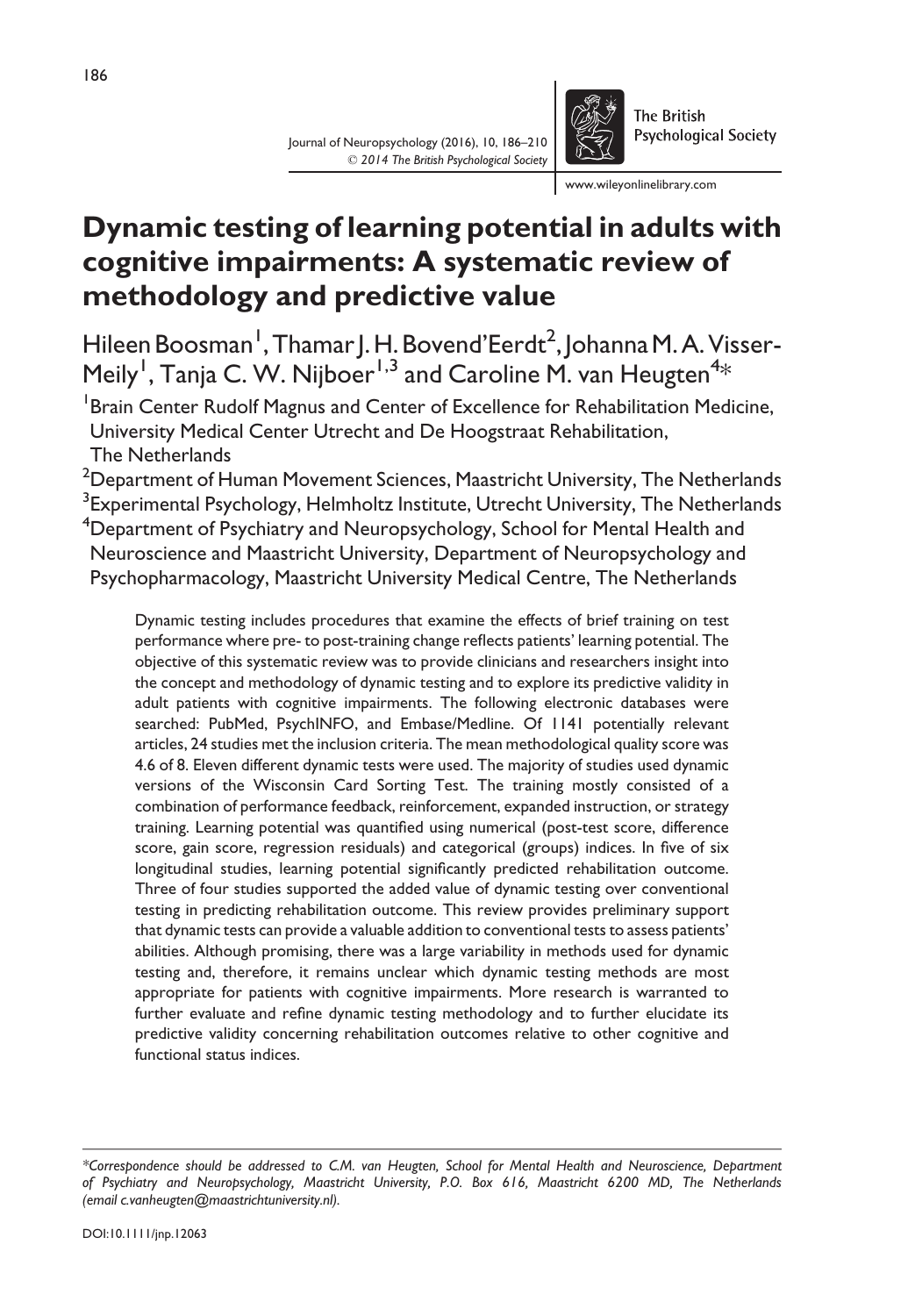Cognitive impairments are commonly described in sudden onset conditions such as stroke and traumatic brain injury as well as in evolving conditions such as dementia and schizophrenia (Dickinson, Ramsey, & Gold, 2007; Frencham, Fox, & Maybery, 2005; Makin, Turpin, Dennis, & Wardlaw, 2013; Metzler-Baddeley, 2007). In a rehabilitation setting, these patients are generally referred to a neuropsychologist for comprehensive cognitive assessment. Conventional cognitive tests provide information about a patient's baseline performance from which treatment decisions can be made and progress can be monitored (Lezak, Howieson, & Loring, 2004). Neuropsychologists can obtain additional information about patients' abilities by going beyond the standard administration procedures of a cognitive test (Lezak et al., 2004). This can be done by employing a dynamic testing procedure to assess patients' potential to improve cognitive performance.

Dynamic testing is an umbrella term for procedures that examine the effects of a brief training on a person's test performance (Grigorenko & Sternberg, 1998). A commonly used dynamic testing procedure to target cognitive abilities is a one-session pre-test – train – post-test paradigm where a test is administered before and after a brief training (Grigorenko, 2009). During the brief training, the experimenter can, for instance, provide additional instructions or explain compensational strategies. The degree of change between pre- to post-training performance represents a patient's learning potential.

Generally, it is proposed that dynamic tests provide unique information about a person's abilities in addition to the information that is provided by conventional tests (Grigorenko, 2009). It is important to note that dynamic tests were designed to supplement conventional testing procedures rather than replacing them (Grigorenko, 2009). Conventional tests provide valuable information about cognitive deficits that may hamper or facilitate learning, whereas dynamic tests more specifically evaluate patients' potential to learn and improve cognitive performance. Taken together, they can provide a more comprehensive picture of a patient's abilities.

Besides providing additional information about patients' abilities, dynamic tests may also contribute to accurately predicting rehabilitation outcome. Accurate prediction of future achievement is important, as it could guide treatment programmes and identify patients who are in need of individually tailored treatment. The dynamic testing approach has already shown evidence of predictive validity in a review that focused on the use of dynamic testing in academic settings (Caffrey, Fuchs, & Fuchs, 2008). The authors concluded that dynamic tests provided unique information about students' abilities that was not captured by conventional tests; information that contributed to accurately predicting students' future achievement.

The concept of dynamic testing is relatively new for adults with cognitive impairments. Therefore, the objective of this systematic review was to provide clinicians and researchers insight into the concept and methodology of dynamic testing and to explore its added and predictive value in adult patients with cognitive impairments. The following questions were answered:

- (1) Which one-session dynamic tests are currently used in adults with cognitive impairments?
- (2) Which brief training methods are incorporated into these dynamic tests?
- (3) Which computational methods are applied to quantify learning potential?
- (4) What is the predictive validity of learning potential concerning rehabilitation outcome?
- (5) What is the added value of dynamic tests over conventional tests in predicting rehabilitation outcome?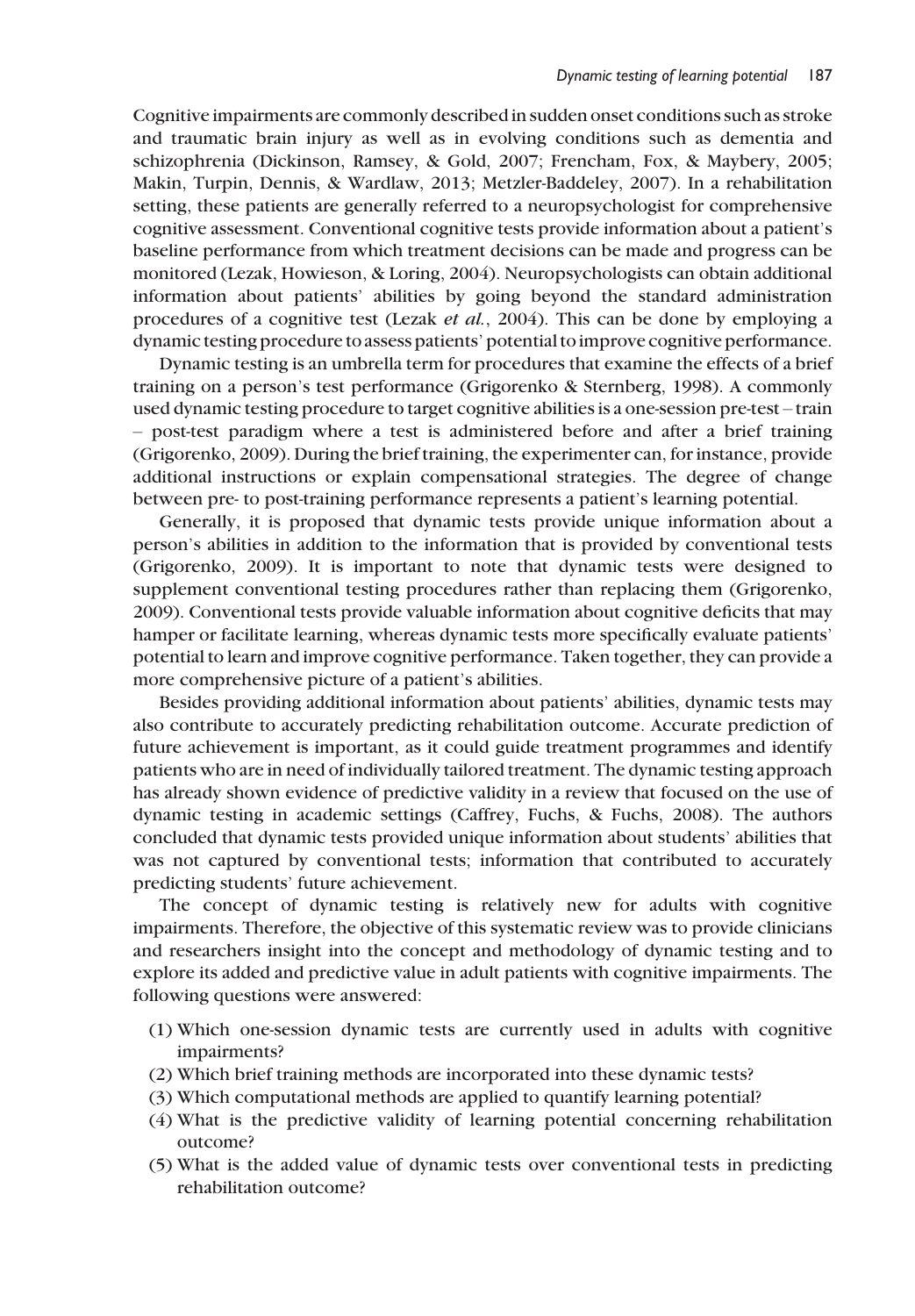# **Methods**

#### Data sources and study selection

The following three electronic databases were searched between January 1990 and May 2014: PubMed, PsychINFO, and Embase/Medline. Search terms were adapted from a previous review on the predictive value of dynamic testing concerning student achievement (Caffrey et al., 2008), and a study on the main features and history of dynamic testing (Grigorenko, 2009). Search terms included dynamic testing, dynamic assessment, learning potential, testing the limits, cognitive plasticity, cognitive modifiability, interactive assessment, mediated learning, mediated assessment, or learntest. The electronic search strategies are shown in Appendix A. Only English language, peer-reviewed journal articles of one-session dynamic tests that include a training phase and target cognitive abilities in adults with acquired cognitive impairments were included. Reviews, dissertations, books, case studies, columns, qualitative studies, neuroimaging studies, psychometric, and methodological evaluations were excluded. Reference lists of full-text eligible articles were screened for relevant articles.

#### Data extraction

Two authors (HB and TB) independently assessed all studies for inclusion based on the title and abstract. A third author (CvH) was consulted when agreement between the two reviewers was not reached. For all eligible studies, details about the dynamic test, training methods and learning potential indices were extracted. For longitudinal studies that measured rehabilitation outcome on the level of activities and participation, we extracted information about the predictive value of learning potential and the added value of dynamic tests over conventional tests in outcome prediction.

The methodological quality of the included studies was assessed independently by the same two researchers. An 8-point checklist, the Methodological Quality Assessment List (Van Leeuwen, Kraaijeveld, Lindeman, & Post, 2012), was used that yields a total score between 0 (low quality) to 8 (high quality). This checklist was originally used in spinal cord research. Therefore, item 3 'type of lesion' (paraplegia/tetraplegia) was changed into 'diagnosis'. Studies with a methodological quality score below 3 were excluded from this review. No review protocol was published.

#### Results

#### Study selection

In Figure 1, a flow diagram of the search process is presented. The initial search resulted in 1,141 articles. In total, 411 references were duplicates and 695 were excluded based on subject matter. The reference lists of the remaining 35 articles were screened for relevant articles. This yielded three additional articles. The same authors (HB and TB) reviewed the remaining 38 full-text articles and selected studies that were in agreement with the inclusion criteria. The study population characteristics were identical in two articles of the same research group (Fernández-Ballesteros, Zamarrón, & Tárraga, 2005; Fernández-Ballesteros, Zamarrón, Tárraga, & Moya, 2003). The study with the lower methodological quality were excluded for further review (Fernández-Ballesteros et al., 2005). Two other studies also used the same study population (Watzke, Brieger, Kuss, Schöttke, & Wiedl,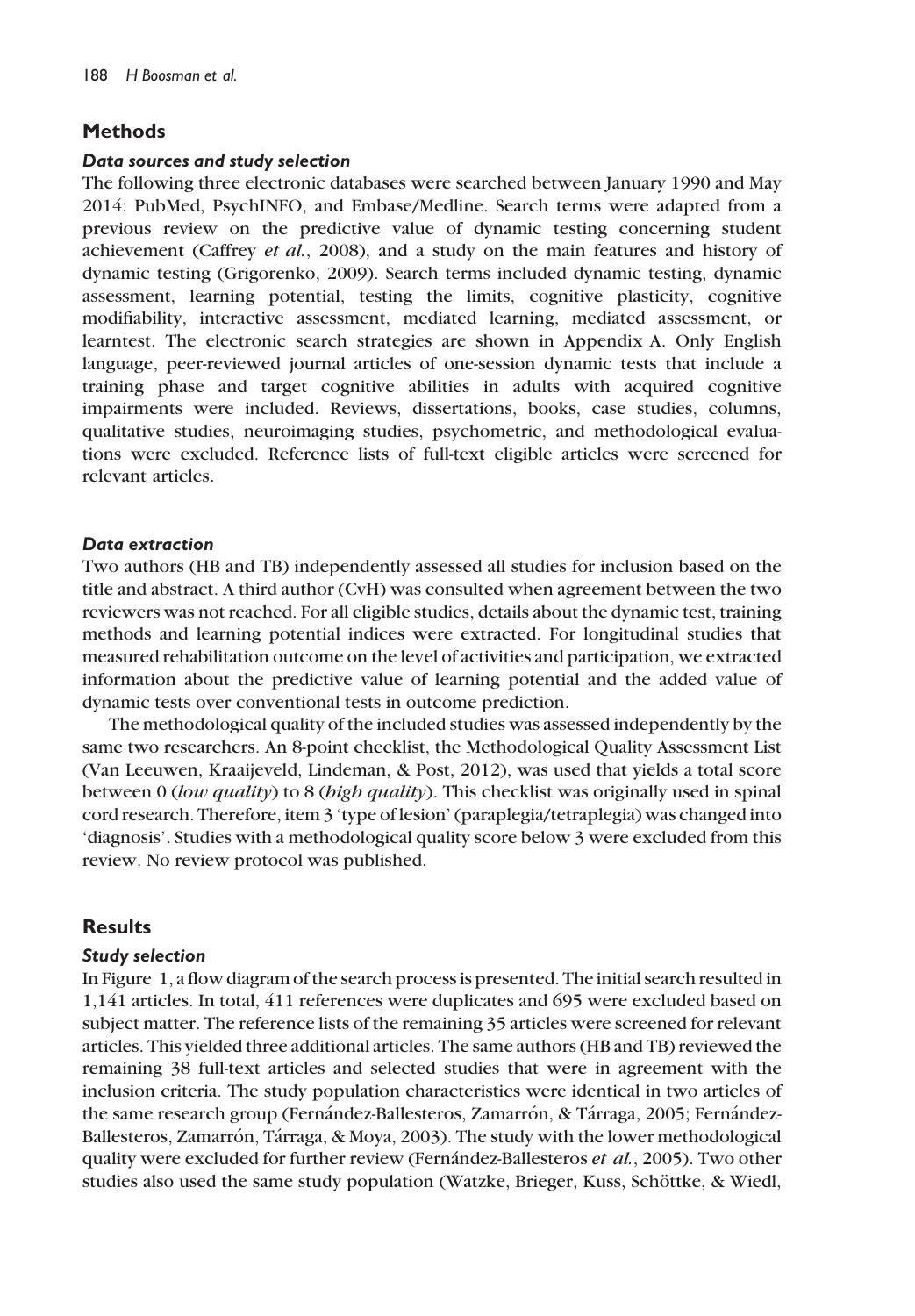

Figure 1. Literature review results flowchart.

2008; Watzke, Brieger, & Wiedl, 2009). Because those studies used different learning potential indices and partially different outcome measures, they were retained for review. The search process resulted in a total of 24 articles, which were included for review.

#### Study characteristics

Sixteen studies had a cross-sectional design and eight studies had a longitudinal design (Table 1). The methodological quality assessment revealed that on an 8-point scale, the average score was 4.6 (range 3–6). The quality score for 12 of 24 articles was 5 or 6 (see Appendix B). The majority of studies included patients with cognitive impairments due to a psychiatric diagnosis ( $n = 16$ ). The remaining studies included patients with a neurodegenerative disease ( $n = 4$ ), acquired brain injury ( $n = 2$ ) or a combination of patients with a psychiatric or a neurodegenerative disease ( $n = 2$ ). The included studies determined learning potential for descriptive, diagnostic, or predictive purposes. A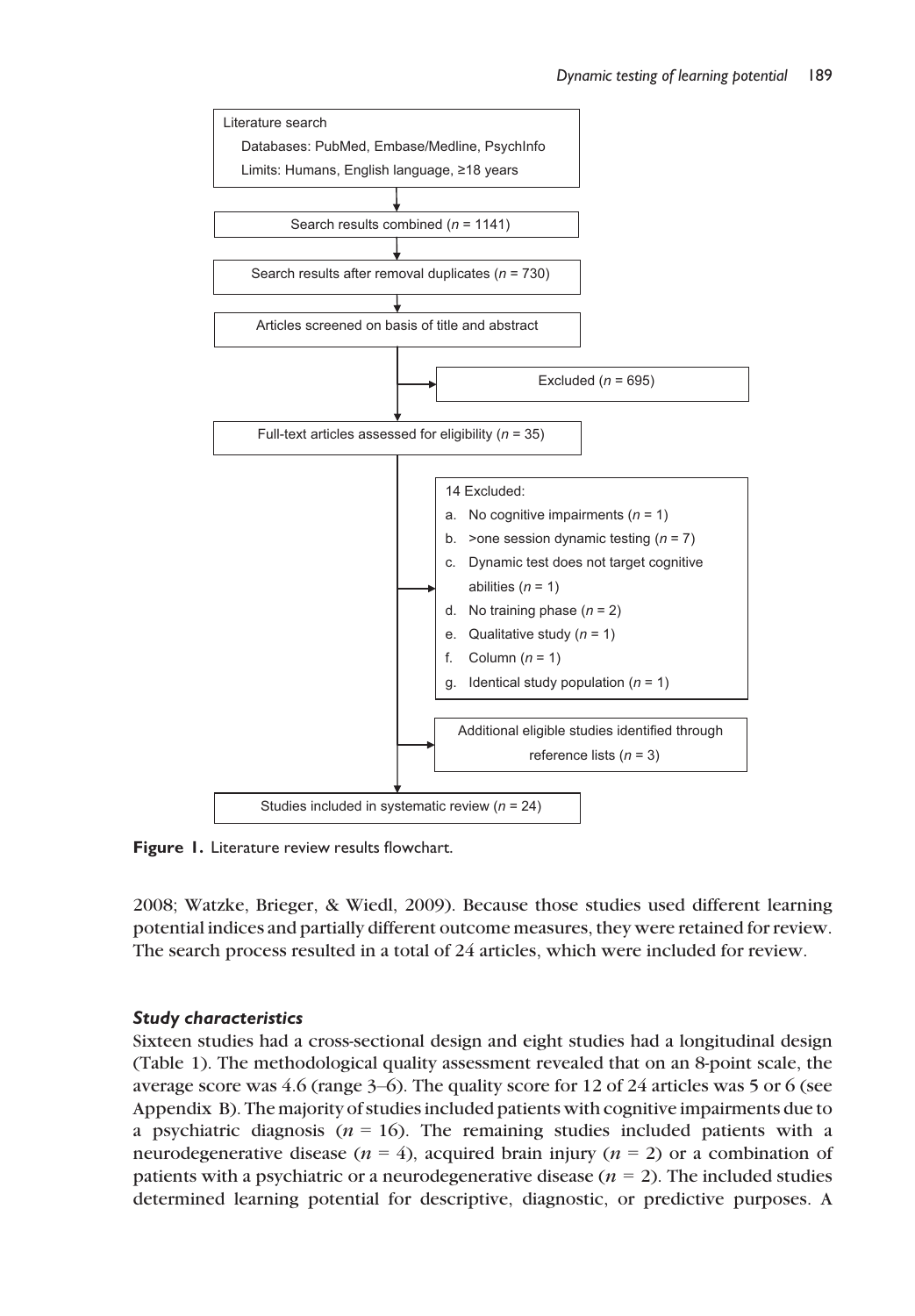| Table 1. Study and participant characteristics |               |                                         |                          |               |                    |           |
|------------------------------------------------|---------------|-----------------------------------------|--------------------------|---------------|--------------------|-----------|
| References (country of                         |               |                                         | Mean age                 |               | Ethnicity,         | Treatment |
| research)                                      | Test(s)       | Population (n)*                         | (SD/range)               | $%$ men       | % Caucasian        | programme |
| Cross-sectional studies                        |               |                                         |                          |               |                    |           |
| Fernández-Ballesteros                          | <b>BEPAC</b>  | Healthy controls (100)                  | 73.1 (NR)                | 49%           | $\frac{\alpha}{Z}$ | ≸         |
| et al., 2003 (Spain)                           |               | Mild Cognitive Impairment (50)          | 74.9 (NR)                | 40%           | $\widetilde{\Xi}$  |           |
|                                                |               | Alzheimer's disease (50)                | 75.1 (NR)                | 28%           | $\widetilde{\Xi}$  |           |
| Fernández-Ballesteros                          | BEPAC         | Healthy controls 55-89 years (601)      | 68.8 (6.6)               | 42%           |                    | ≸         |
| et al., 2012 (Spain)                           |               | Healthy controls >90 years (188)        | 92.9 (2.5)<br>76.1 (5.2) | 36%           |                    |           |
|                                                |               | Mild Cognitive Impairment (57)          |                          | 49%           | E E E E            |           |
|                                                |               | Alzheimer's disease (98)                | 78.2(5.1)                | 58%           |                    |           |
| Fiszdon et al., 2006                           | <b>CVLT-I</b> | Schizophrenia (40), schizoaffective     | 42.4(10.1)               | 78%           |                    | ≸         |
| (United States)                                |               | disorder (10)                           |                          |               |                    |           |
| Hake et al., 2007                              | WCST          | Schizophrenia (10), schizoaffective     | 43.5 (NR)                | 45%           | 20%                | ≸         |
| (United States)                                |               | disorder (10)                           |                          |               |                    |           |
| Kolakowsky, 1998                               | BSRT,         | Experiment 2: Head injury (64)          | NR (18-55)               | 80%           | $\frac{\alpha}{Z}$ | ≸         |
| (United States)                                | WMS-R VPA     | Experiment 3: Head injury (26)          | NR (18-55)               | 80%           | $\widetilde{\Xi}$  |           |
| Kurtz and Wexler, 2006                         | WCST          | Schizophrenia, schizoaffective          | IEF: 32.7 (10.8)         | 72%           | $\frac{\alpha}{2}$ | ≸         |
| (United States)                                |               | disorder (54)                           | GL: 33.8 (10.1)          |               |                    |           |
|                                                |               |                                         | PL: 36.6 (11.9)          |               |                    |           |
| Kurtz et al., 2010                             | WCST          | Schizophrenia, schizoaffective          | 34.7(12.2)               | $\frac{8}{3}$ | $\frac{\alpha}{2}$ | ≸         |
| (United States)                                |               | disorder (48)                           |                          |               |                    |           |
| Rempfer et al., 2006                           | WCST          | Bipolar disorder (22), unipolar (major) | 43 (10.2)                | 32%           | 80%                | ≸         |
| (United States)                                |               | depression (17), schizophrenia or       |                          |               |                    |           |
|                                                |               | schizoaffective disorder (21)           |                          |               |                    |           |
| Rempfer et al., 2012                           | ROCFT         | Schizophrenia (45), schizoaffective     | 41.7 (8.6)               | $\frac{8}{9}$ | 37%                | ≸         |
| (United States)                                |               | disorder (36)                           |                          |               |                    |           |
| Schreiber and                                  | <b>ADAFI</b>  | Healthy controls (12)                   | 67.8(8.3)                | 33%           | $\frac{\alpha}{2}$ | ≸         |
| Schneider, 2007                                |               | Mild Cognitive Impairment (10)          | 70.2 (7.1)               | 30%           | $\frac{\alpha}{2}$ |           |
| (Germany)                                      |               |                                         |                          |               |                    |           |

190 H Boosman et al.

Continued Continued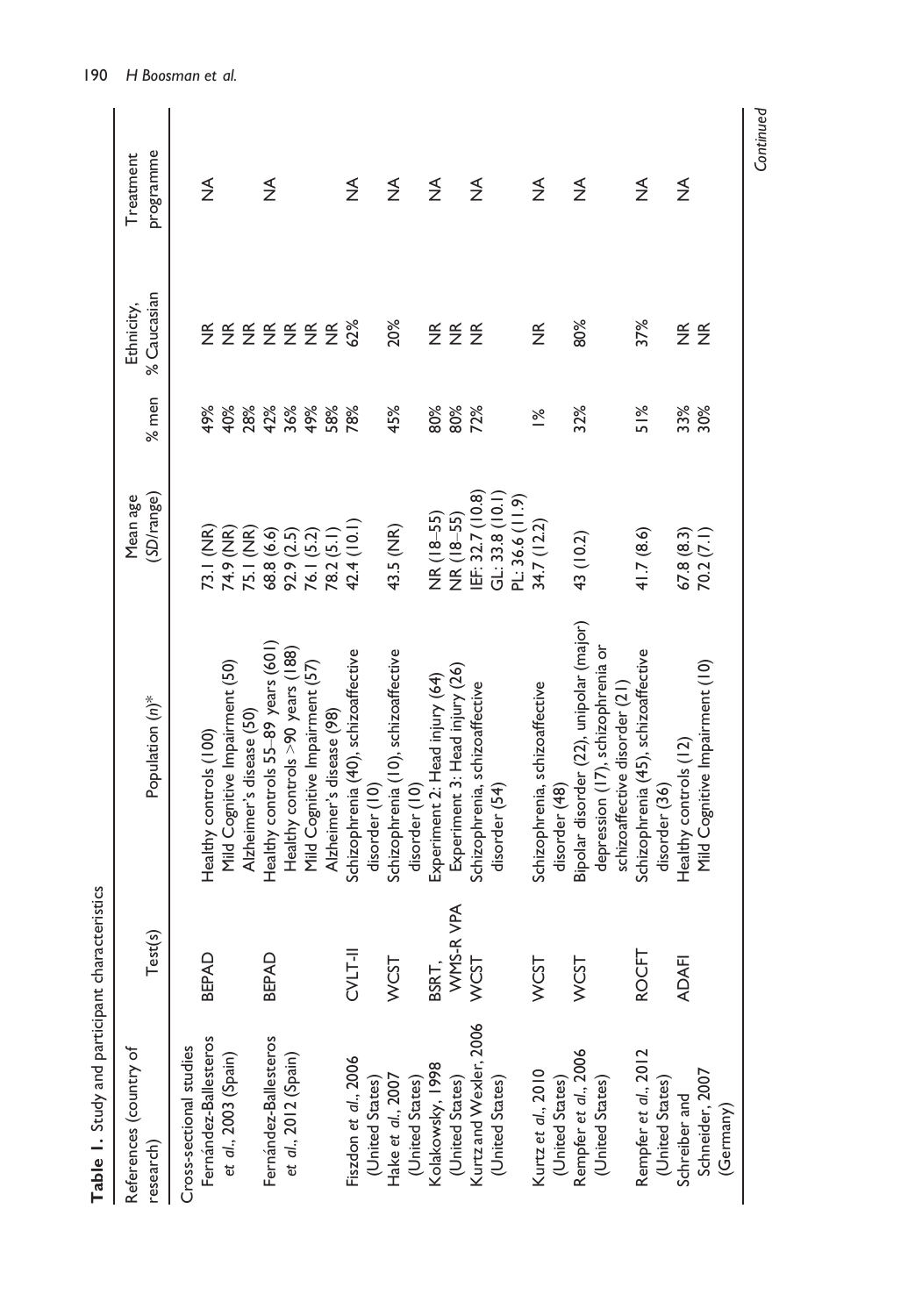| Table 1. (Continued)                       |            |                                                                                                          |                                                             |                   |                                      |                                               |
|--------------------------------------------|------------|----------------------------------------------------------------------------------------------------------|-------------------------------------------------------------|-------------------|--------------------------------------|-----------------------------------------------|
| References (country of<br>research)        | Test(s)    | Population (n)*                                                                                          | (SD/range)<br>Mean age                                      | $%$ men           | % Caucasian<br>Ethnicity,            | programme<br>Treatment                        |
| Uprichard et al., 2009<br>(United Kingdom) | WCST       | Closed head trauma (58), stroke (8),<br>anoxic damage (6), cerebral<br>infection $(2)$ , missing $(3)$   | 30.8(11.3)                                                  | 75%               | $\widetilde{\Xi}$                    | ≸                                             |
| Uttner et al., 2010<br>(Germany)           | <b>UMD</b> | Alzheimer's disease or at risk (19)<br>Major depression (11)<br>Healthy controls (11)                    | Median 65 (57-85)<br>Median 72 (49-88)<br>Median 65 (48–73) | 45%<br>36%<br>47% | $E \n\t\leq E$<br>$\frac{\alpha}{2}$ | ≸                                             |
| Vaskinn et al., 2008<br>(Norway)           | WCST       | Schizophrenia (26)                                                                                       | $32.3 + 9.3$                                                | 65%               | $\widetilde{\Xi}$                    | ≸                                             |
| Vaskinn et al., 2009<br>(Norway)           | WCST       | Schizophrenia (30)                                                                                       | 31.5(9.6)                                                   | 67%               | 100%                                 | ≸                                             |
| Wiedl and Wienöbst,<br>(Germany) (999)     | WCST       | Schizophrenia (23)                                                                                       | 29.2(5.2)                                                   | 52%               | $\frac{\alpha}{2}$                   | ≸                                             |
| Wiedl, Wienöbst et al.,<br>2001 (Germany)  | WCST       | Schizophrenia or schizoaffective<br>disorder (49)                                                        | NL: 34.9 (7.4)<br>HS: 29.5 (4.3)<br>L: 33.6 (8.1)           | $\widetilde{\Xi}$ | $\frac{\alpha}{2}$                   | ≸                                             |
| Longitudinal studies                       |            |                                                                                                          |                                                             |                   |                                      |                                               |
| Calero and Navarro,<br>2004 (Spain)        | AVLT-LP    | Healthy controls (101), Mild Cognitive<br>Impairment (102)                                               | 74.7 (8.6)                                                  | 46%               | $\frac{\alpha}{2}$                   | ≸                                             |
| Rempfer et al., 2011<br>(United States)    | WCST       | depression (8), bipolar disorder (8)<br>disorder (9), unipolar (major)<br>Schizophrenia, schizoaffective | 43.8 (NR)                                                   | 34%               | 84%                                  | shopping skills training<br>9-session grocery |
| Sergi et al., 2005<br>(United States)      | WCST       | Schizophrenia (40), schizoaffective<br>disorder (17)                                                     | CIG: 41.4(10.6)<br>ELG: 41.5 (10.0)                         | 61%<br>83%        | $E \n\t\leq$                         | I-hr work skills training                     |
| Tenhula et al., 2007<br>(United States)    | WCST       | Schizophrenia (49), schizoaffective<br>disorder(7)                                                       | 49.4 (6.2)                                                  | 93%               | 38%                                  | 8-session social<br>skills training           |
|                                            |            |                                                                                                          |                                                             |                   |                                      |                                               |

Continued Continued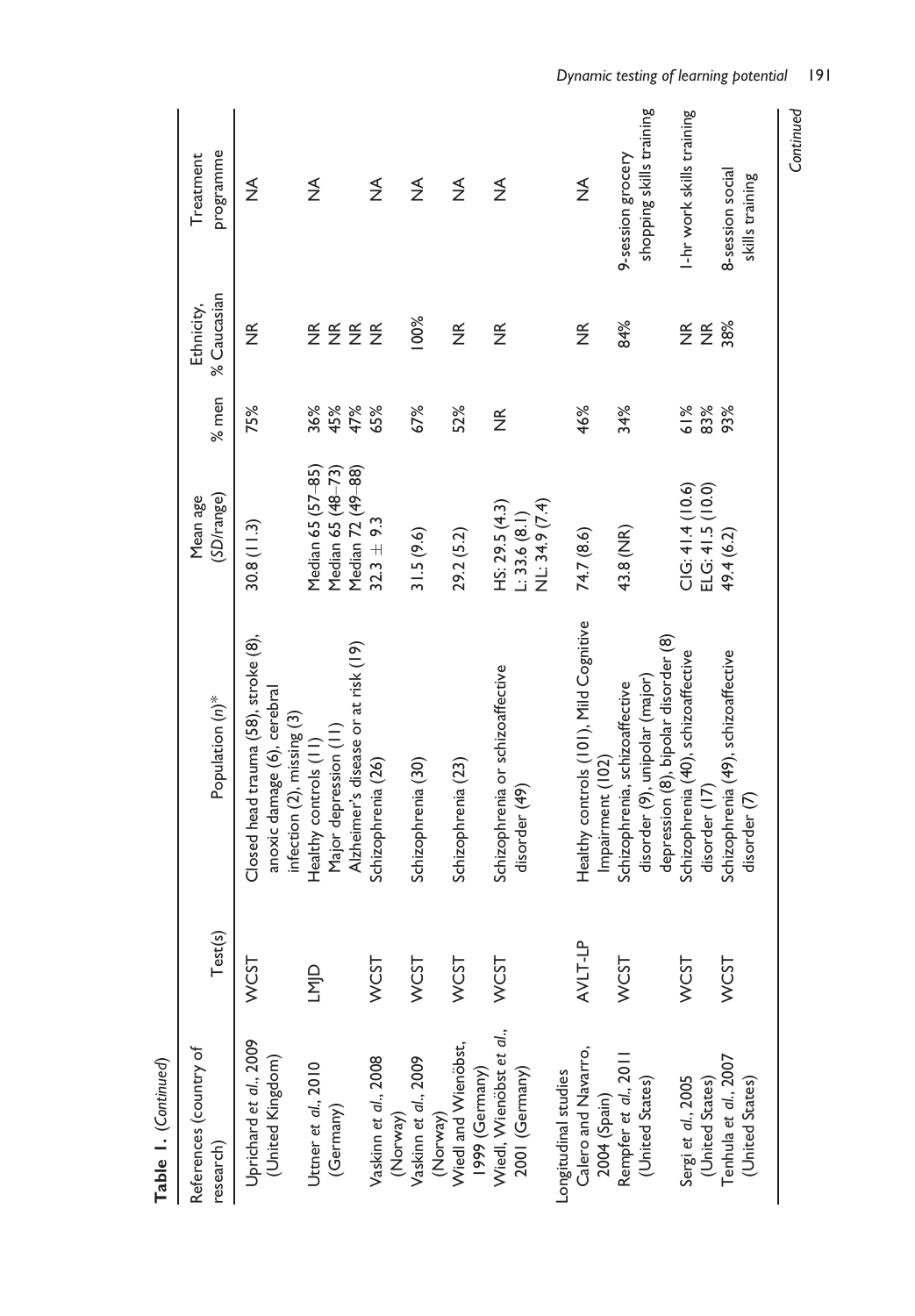| Population (n)*                                               | (SD/range)<br>Mean age              |                                          | % Caucasian<br>Ethnicity,                | programme<br>Treatment                          |
|---------------------------------------------------------------|-------------------------------------|------------------------------------------|------------------------------------------|-------------------------------------------------|
| Schizophrenia, schizoaffective<br>disorder (41)               | 27.2 (7.4)                          | 61%                                      | $\frac{\alpha}{Z}$                       | -year vocational<br>rehabilitation<br>programme |
| Sample II: Schizophrenia (33)<br>Sample I: Schizophrenia (29) | 34.9 (16.5)<br>30.4(5.7)            | $\frac{\alpha}{Z}$<br>$\frac{\alpha}{Z}$ | $\frac{\alpha}{2}$<br>$\frac{\alpha}{Z}$ | ≸                                               |
| without dementia (37)                                         |                                     |                                          |                                          |                                                 |
| Healthy controls (79)                                         | 32.7 (7.8)                          | 58%                                      | $\frac{\alpha}{Z}$                       | ≸                                               |
| Schizophrenia (44)                                            | 30.7 (8.2)                          | 86%                                      | $\frac{\alpha}{Z}$                       | 3-month rehabilitation<br>programme             |
|                                                               |                                     |                                          |                                          |                                                 |
|                                                               | Elderly with dementia (50), elderly | 4.8(8.0)                                 | 48%                                      | $\frac{\alpha}{2}$<br>$%$ men                   |

Notes. ADAFI, Adaptive Figure Series Learning Test: AVLT, Auditory Verbal Learning Test; AVLT-LP, Auditory Verbal Learning Test of Learning Potential; BEPAD Learning test, Verbal Memory Learning Potential test; BSRT, Buschke Selective Reminding test; CVLT-II, California Verbal Learning Test; LMJD, Little mister Jakob PLPt, VFt, HTPLt, VLMPt, Battery of Learning Potential for Assessing Dementia subtests Position Learning Potential test, Verbal Fluency test, Hanoi Tower Potential drawings; ROCFT, Rey-Osterrieth Complex Figure Test; M-WCST, Modified Wisconsin Card Sorting Test; Wisconsin Card Sorting Test; WMR-R VPA, Wechsler Memory Scale-Revised Visual Paired Associates; CIG, conventional instruction group; ELG, errorless learning group; GL, good learners; HS, high scorers; Notes. ADAFI, Adaptive Figure Series Learning Test; AVLT, Auditory Verbal Learning Test; AVLT-LP, Auditory Verbal Learning Test of Learning Potential; BEPAD PLPt, VFt, HTPLt, VLMPt, Battery of Learning Potential for Assessing Dementia subtests Position Learning Potential test, Verbal Fluency test, Hanoi Tower Potential Learning test, Verbal Memory Learning Potential test; BSRT, Buschke Selective Reminding test; CVLT-II, California Verbal Learning Test; LMJD, Little mister Jakob drawings; ROCFT, Rey-Osterrieth Complex Figure Test; M-WCST, Modified Wisconsin Card Sorting Test; WCST, Wisconsin Card Sorting Test; WMR-R VPA, Wechsler Memory Scale-Revised Visual Paired Associates; CIG, conventional instruction group; ELG, errorless learning group; GL, good learners; HS, high scorers; EF, intact executive-function; L, learners; NL, non-learners; PL, poor learners; NR, Not reported; NA, Not applicable. IEF, intact executive-function; L, learners; NL, non-learners; PL, poor learners; NR, Not reported; NA, Not applicable. Klumber of participants who completed the dynamic cognitive test. \*Number of participants who completed the dynamic cognitive test.

Table 1. (Continued)  $Table 1. (Continued)$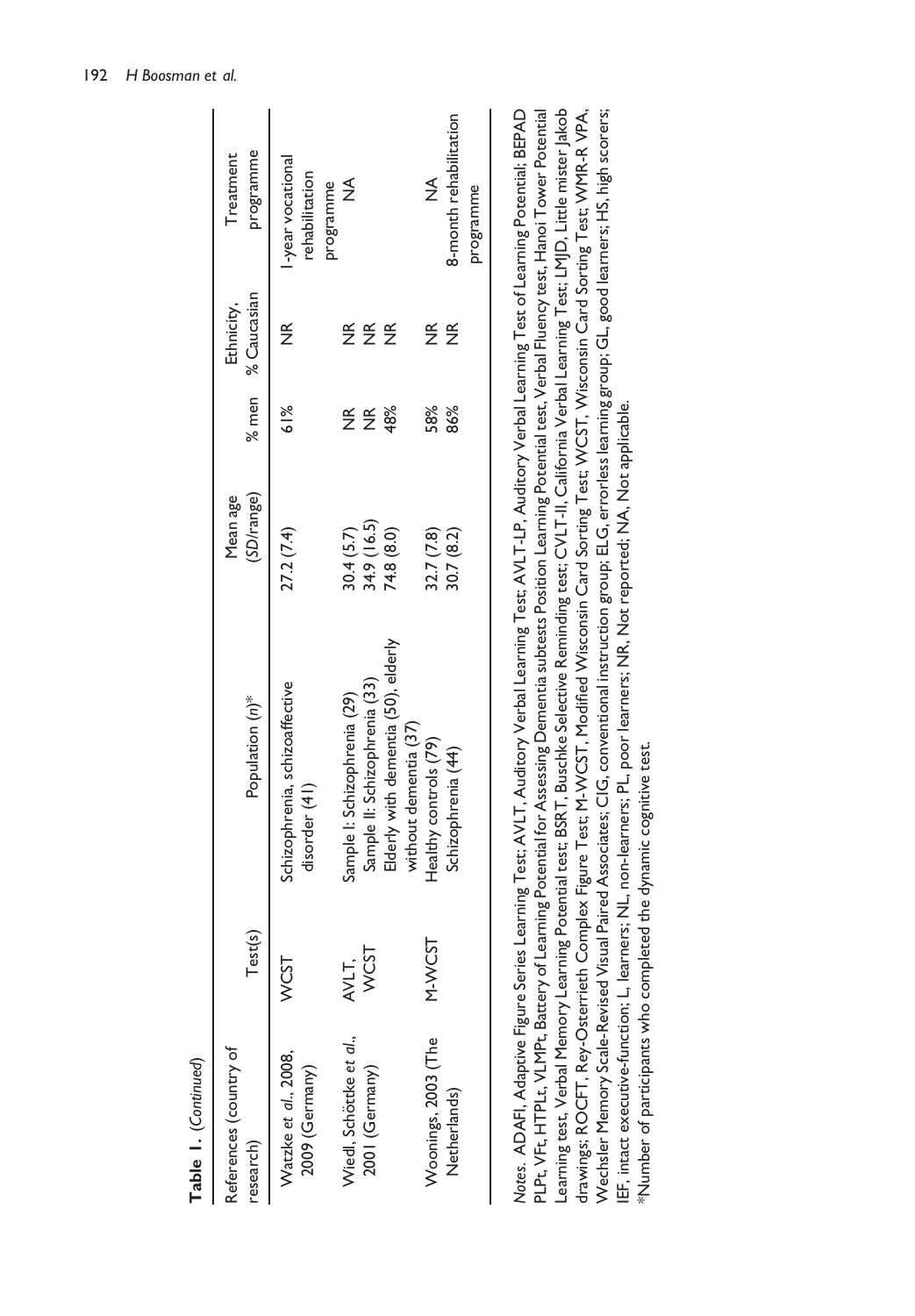descriptive purpose was, for example, to explore the association between learning potential and cognitive functioning (Rempfer, Hamera, Brown, & Bothwell, 2006). A diagnostic objective was used only in studies including patients with a neurodegenerative disease. These studies, for example, evaluated whether learning potential can discriminate healthy persons from patients with mild cognitive impairment and Alzheimer's disease (Fernández-Ballesteros et al., 2003). Other studies used learning potential to predict a patient's long-term functioning (e.g., community integration, Uprichard, Kupshik, Pine, & Fletcher, 2009).

Six of eight longitudinal studies measured patients' rehabilitation outcome in terms of activities or participation after a treatment programme. The outcome measures were classified in three domains: community functioning, vocational functioning, or social functioning. The treatment programmes varied from specific skills training (e.g., grocery shopping skills; Rempfer, Brown, & Hamera, 2011), to a comprehensive 8 or 12 months rehabilitation programme (Watzke et al., 2008; Woonings, Appelo, Kluiter, Slooff, & Van den Bosch, 2003).

#### **Measures**

Dynamic versions of 11 cognitive tests were employed in the reviewed articles. In Table 2, an overview of all dynamic cognitive tests with their training method and learning potential index is presented. In two studies, dynamic versions of two different cognitive tests were used to assess patients' learning potential (Kolakowsky, 1998; Wiedl, Schöttke, & Calero Garcia, 2001). In the majority of studies ( $n = 16$ ) dynamic versions of the conventional or modified Wisconsin Card Sorting Test (WCST, Heaton, 1981; M-WCST, Nelson, 1976) were used. Also, all longitudinal studies that evaluated the predictive validity of learning potential used dynamic versions of the WCST (Rempfer et al., 2011; Sergi, Kern, Mintz, & Green, 2005; Tenhula, Strong Kinnaman, & Bellack, 2007; Watzke et al., 2008, 2009) or M-WCST (Woonings et al., 2003). The results for the WCST and M-WCST were combined as these two measures are similar.

Dynamic versions of memory tests were used in seven studies; Auditory Verbal Learning Test (AVLT, Rey, 1964), Auditory Verbal learning Test of Learning Potential (AVLT-LP, Calero & Navarro, 2004), Buschke Selective Reminding Test (BSRT, Buschke, 1973), California Verbal Learning Test-II (CVLT-II, Delis, Kramer, Kaplan, & Ober, 2000), Little Mister Jakob Drawings (LMJD, Uttner et al., 2010), Wechsler Memory Scale-Revised Visual Paired Associates (WMS-R, Wechsler, 1987), and Rey-Osterrieth Complex Figure Test (ROCFT; Rempfer, McDowd, & Brown, 2012). In one study, a dynamic version of a reasoning task was applied; Adaptive Figure Series Learning Test (ADAFI, Guthke & Beckmann, 1995). Two studies used the Battery of Learning Potential for Assessing Dementia (BEPAD, Fernandez-Ballesteros et al., 2003, 2012) which includes multiple cognitive domains, namely perception, memory, executive functioning, and language.

#### Training methods

Training methods that were used most frequently during the brief training were a combination of performance feedback, reinforcement, expanded instruction, or strategy training.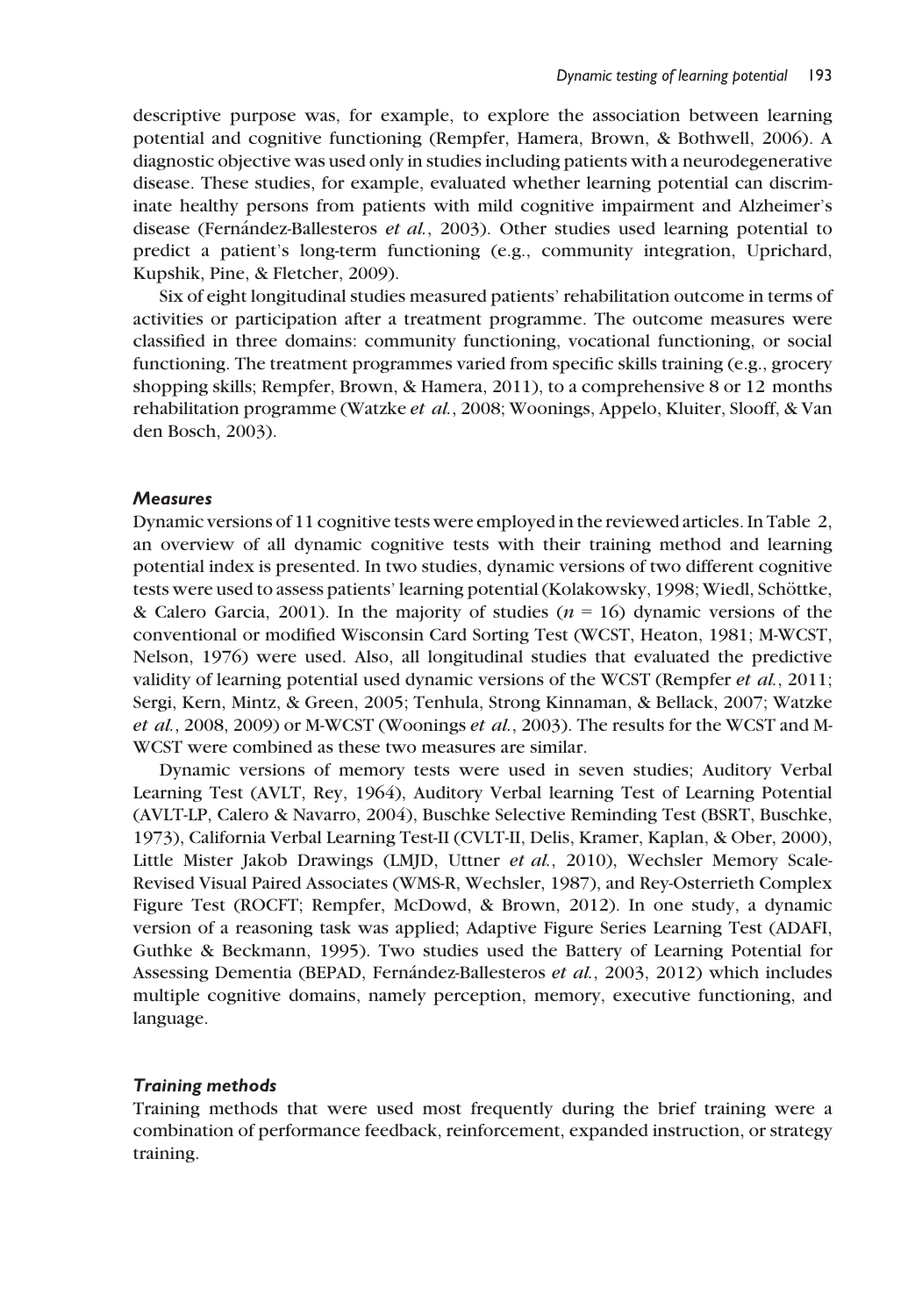| Table 2. Dynamic cognitive tests with their training method(s), and learning potential index |                   |                         |               |                         |                      |              |                          |
|----------------------------------------------------------------------------------------------|-------------------|-------------------------|---------------|-------------------------|----------------------|--------------|--------------------------|
|                                                                                              |                   |                         |               | Training method(s)      |                      |              |                          |
| References                                                                                   | Cognitive test(s) | Performance<br>feedback | Reinforcement | instruction<br>Expanded | training<br>Strategy | Other        | Learning potential index |
| Calero and Navarro, 2004                                                                     | AVLT-LP           |                         | 7             |                         |                      | Ĺ            | Groups                   |
| Fernández-Ballesteros                                                                        | BEPAD PLPt        | Z                       | Z             |                         | Z                    |              | Post-test score,         |
| et al., 2003                                                                                 | BEPAD VFt         | Z                       | $\mathbf{Z}$  |                         |                      |              | difference score         |
|                                                                                              | BEPAD VMLPt       | J                       |               |                         |                      |              |                          |
|                                                                                              | BEPAD HTPLt       |                         |               |                         |                      | $\vec{\ell}$ |                          |
| Fernández-Ballesteros                                                                        | BEPAD VMLPt       | Ź                       | Z             |                         | Z                    |              | Post-test score,         |
|                                                                                              |                   |                         |               |                         |                      |              | difference score         |
|                                                                                              | CVLT-II           | Z                       |               |                         | Z                    |              | Groups                   |
| et <i>a</i> l., 2012<br>Fiszdon et <i>al</i> ., 2006<br>Hake et <i>al.</i> , 2007            | WCST              |                         |               | Z                       |                      |              | Groups                   |
| Kolakowsky, 1998                                                                             | <b>BSRT</b>       | J                       |               |                         |                      |              | Groups                   |
|                                                                                              | WWS-R VPA         |                         |               |                         | Z                    |              | Groups                   |
| Kurtz and Wexler, 2006                                                                       | <b>WCST</b>       |                         |               | Z                       |                      |              | Groups                   |
| Kurtz et al., 2010                                                                           | WCST              |                         |               | Z                       |                      |              | Gain score               |
|                                                                                              | <b>WCST</b>       |                         |               | $\overline{1}$          |                      |              | Groups                   |
| Rempfer et al., 2006<br>Rempfer et al., 2011<br>Rempfer et al., 2012                         | WCST              |                         |               |                         |                      |              | Difference score         |
|                                                                                              | ROCFT             |                         |               |                         | Z                    |              | Groups                   |
| Schreiber and Schneider, 2007                                                                | <b>ADAFI</b>      | Z                       |               |                         |                      | $\vec{\ell}$ | Post-test score,         |
|                                                                                              |                   |                         |               |                         |                      |              | difference score         |
| Sergi et <i>al.</i> , 2005<br>Tenhula et <i>al.</i> , 2007                                   | WCST              | Z                       |               | Ź                       |                      |              | Gain score, groups       |
|                                                                                              | WCST              | Z                       |               |                         | Z                    | ï            | Regression residuals     |
| Uprichard et al., 2009                                                                       | WCST              | J                       |               | Z                       |                      | م<br>الأ     | Groups                   |
| Uttner et al., 2010                                                                          | UMD               |                         |               |                         | Z                    |              | Post-test score          |
| Vaskinn, Sundet, Friis, Simonson                                                             | WCST              | Ź                       |               | Z                       |                      |              | Gain score               |
| et al. 2008                                                                                  |                   |                         |               |                         |                      |              |                          |
| Vaskinn et al., 2009                                                                         | WCST              | 7                       |               | 7                       |                      |              | Gain score, groups       |
| Watzke et al., 2008                                                                          | WCST              |                         |               | Z                       |                      |              | Groups                   |

Continued

Continued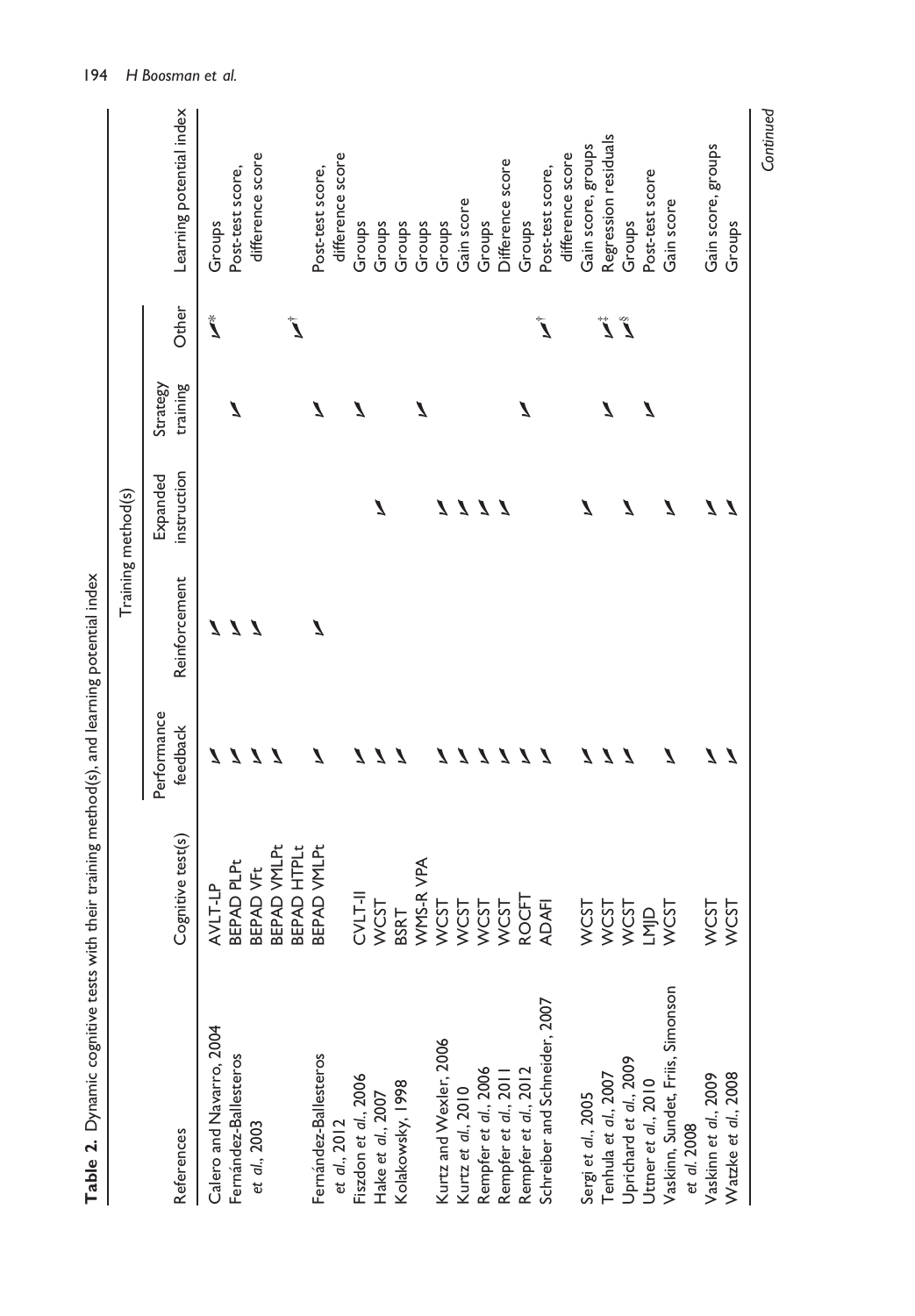Table 2. (Continued) **Table 2.** (Continued)

|                              |                   |                         |               | Training method(s)               |  |                                         |
|------------------------------|-------------------|-------------------------|---------------|----------------------------------|--|-----------------------------------------|
| References                   | Cognitive test(s) | Performance<br>feedback | Reinforcement | Expanded Strategy<br>instruction |  | training Other Learning potential index |
| Vatzke et al. 2009           | VVCST             |                         |               |                                  |  | Post-test score                         |
| Wiedl and Wienöbst, 1999     | WCST              |                         |               |                                  |  | Groups                                  |
| Wiedl, Schöttke et al., 2001 | AVLT<br>WCST      |                         |               |                                  |  | Post-test score                         |
|                              |                   |                         |               |                                  |  | Post-test score                         |
| Wiedl, Wienöbst et al., 2001 | WCST              |                         |               |                                  |  | Groups                                  |
| Woonings et al., 2003        | M-WCST            |                         |               |                                  |  | Post-test score, groups                 |
|                              |                   |                         |               |                                  |  | difference score                        |
|                              |                   |                         |               |                                  |  |                                         |

Notes. ADAFI, Adaptive Figure Series Learning Test: AVLT, Auditory Verbal Learning Test; AVLT-LP, Auditory Verbal Learning Test of Learning Potential; BEPAD Learning test, Verbal Memory Learning Potential test; BSRT, Buschke Selective Reminding test; CVLT-II, California Verbal Learning Test; LMJD, Little mister Jakob PLPt, VFt, HTPLt, VMLPt, Battery of Learning Potential for Assessing Dementia subtests Position Learning Potential test, Verbal Fluency test, Hanoi Tower Potential Notes. ADAFI, Adaptive Figure Series Learning Test; AVLT, Auditory Verbal Learning Test; AVLT-LP, Auditory Verbal Learning Test of Learning Potential; BEPAD PLPt, VFt, HTPLt, VMLPt, Battery of Learning Potential for Assessing Dementia subtests Position Learning Potential test, Verbal Fluency test, Hanoi Tower Potential Learning test, Verbal Memory Learning Potential test; BSRT, Buschke Selective Reminding test; CVLT-II, California Verbal Learning Test; LMJD, Little mister Jakob drawings; ROCFT, Rey-Osterrieth Complex Figure Test; M-WCST, Modified Wisconsin Card Sorting Test; WCST, Wisconsin Card Sorting Test; WMR-R VPA, drawings; ROCFT, Rey-Osterrieth Complex Figure Test; M-WCST, Modified Wisconsin Card Sorting Test; WCST, Wisconsin Card Sorting Test; WMR-R VPA, Wechsler Memory Scale-Revised Visual Paired Associates. Wechsler Memory Scale-Revised Visual Paired Associates.

\*Verbalizations aimed at focusing attention on the task. \*Verbalizations aimed at focusing attention on the task.

†Increasing difficulty.

†Increasing difficulty.<br>‡Guidance.

Errorless learning. §Errorless learning.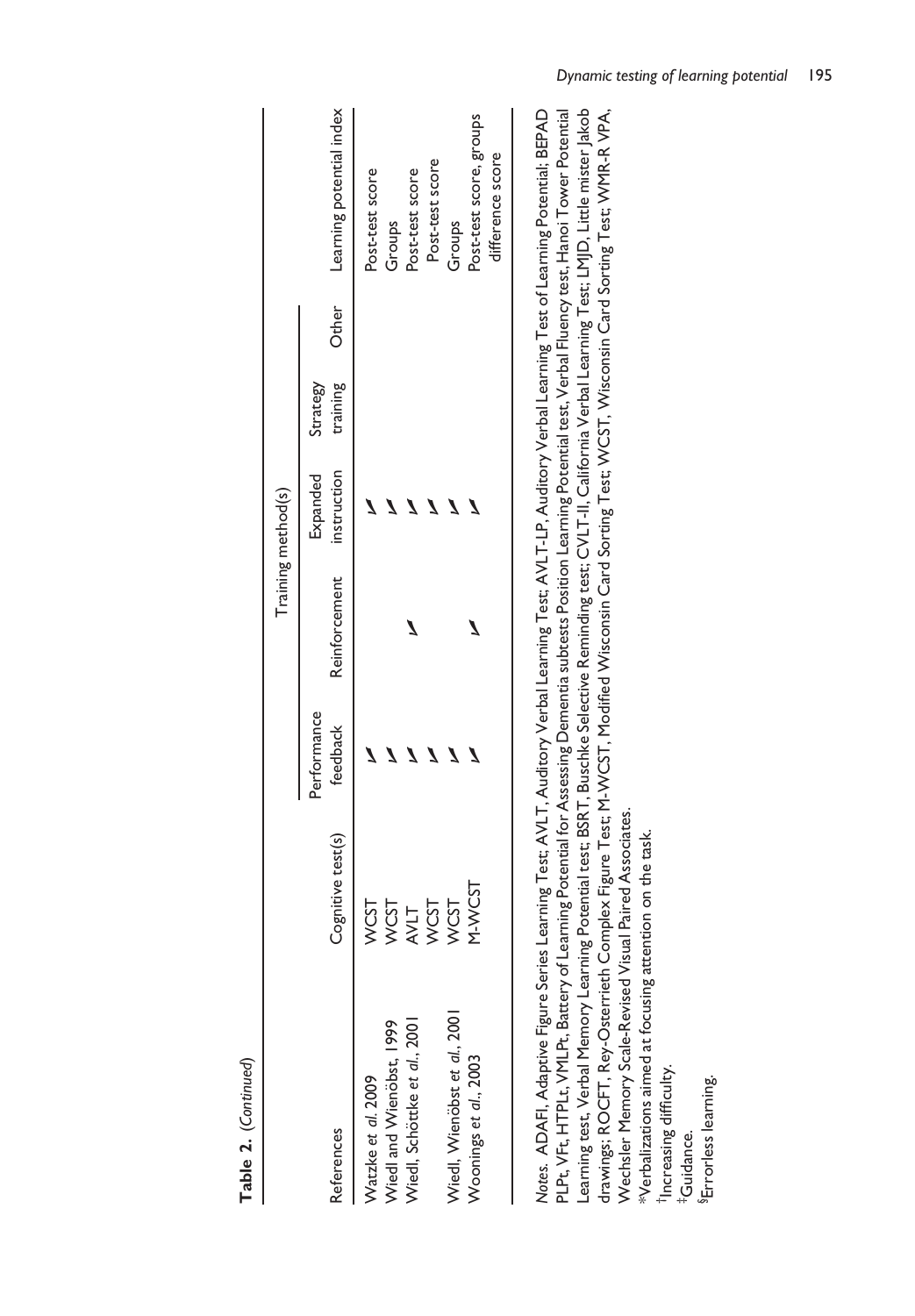#### 196 H Boosman et al.

# Performance feedback

Eight dynamic tests incorporated performance feedback in the brief training. On the ADAFI, error-specific help was given after an incorrect response (Schreiber & Schneider, 2007). For list-learning tests (AVLT, AVLT-LP, BEPAD Verbal Memory Learning Potential Test, BSRT, CVLT-II), feedback mostly consisted of telling the patient the number of words recalled correctly or reminding the patient of words not recalled (Calero & Navarro, 2004; Fernández-Ballesteros et al., 2012; Kolakowsky, 1998; Wiedl, Schöttke et al., 2001). For the ROCFT, patients were corrected after each mistake before continuing with the test and, when needed, patients were given cues for the design elements and organizational sequence during recall (Rempfer *et al.*, 2012). Feedback on the WCST included telling the patient why their choice was correct or incorrect after each card sort (e.g., 'This was wrong, we don't sort for colour, but for form or number'). In contrast, Uprichard et al. (2009) provided feedback on the WCST according to an errorless learning approach. After each card sort, patients were asked to say out loud which rule they were using and their count of correct responses. Before starting a new rule, the examiner reminded the patient of the completed and new card sorting rule.

# Reinforcement

Four dynamic tests incorporated reinforcement into the brief training. The BEPAD subtests included verbal reinforcement on the patient's performance (e.g., 'you did very well!'; Fernández-Ballesteros et al., 2012). The M-WCST included a monetary reinforcement. Patients received five cents after each correct card sort (Woonings et al., 2003). The type of reinforcement that was used for the AVLT (Wiedl, Schöttke *et al.*, 2001) and AVLT-LP (Calero & Navarro, 2004) was not described.

#### Expanded instruction

Expanded instruction was given during the brief training of three dynamic tests. The extended, standardized instruction of the AVLT was approximately four times longer than the standard instruction and focused on motivating the patient and ensuring adequate attention (e.g., 'Don't let yourself be distracted by noise or other things'; Wiedl, Schöttke et al., 2001). During the M-WCST training, the examiner gave card-by-card instructions and told the patient of the category shift after ten correct card sorts (Woonings et al., 2003). During the WCST training the sorting rules were explained (e.g., 'There are 3 possible ways to match the cards: You can match the card by colour, by number of the objects, or by shape') and the patient was informed of the rule change after ten consecutively correctly sorted cards (e.g., 'After you get 10 correct in a row, the rule changes; you are no longer matching to colour, you must be matching to the number of objects or to the shape'; Hake, Hamera, & Rempfer, 2007; Kurtz & Wexler, 2006; Kurtz, Jeffrey, & Rose, 2010; Rempfer et al., 2006, 2011; Sergi et al., 2005; Vaskinn, Sundet, Friis, Simonson et al. 2008; Vaskinn et al. 2009; Watzke et al., 2008, 2009; Wiedl & Wienöbst, 1999; Wiedl, Schöttke et al., 2001; Wiedl, Wienöbst, Schöttke, Green, & Nuechterlein, 2001).

# Strategy training

Six dynamic tests incorporated strategy training in the brief training. The BEPAD Position Learning Potential test incorporated verbal and visual strategies separately in order to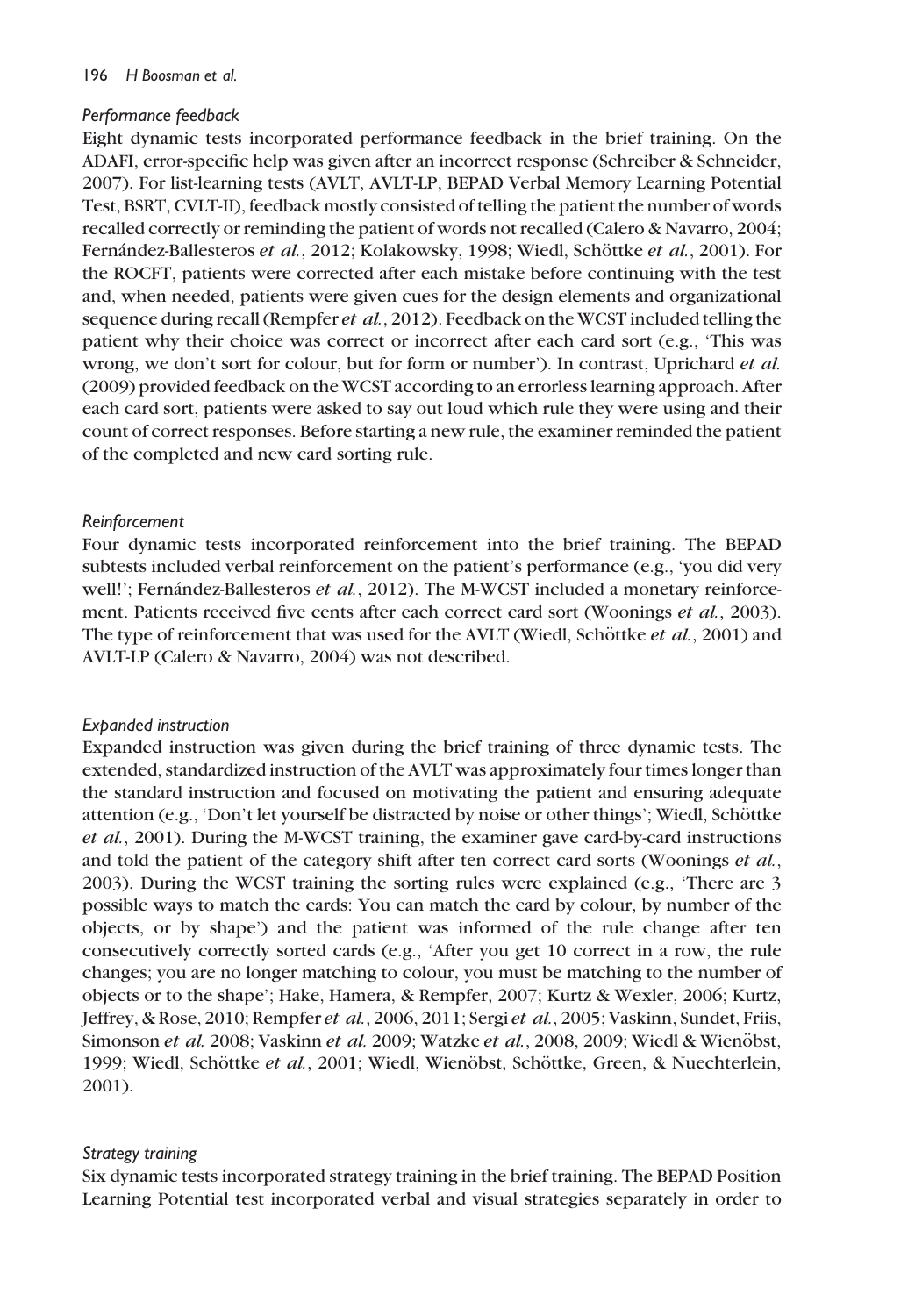detect the effect of these different strategies on performance (Fernández-Ballesteros et al., 2003). The BEPAD Verbal Memory Learning Potential test included a cognitive strategy (e.g., 'Perhaps you can group the words'; Fernández-Ballesteros et al., 2012). For the CVLT-II, a semantic memory strategy training was used (Fiszdon et al., 2006). During that training patients were demonstrated that semantic grouping of words increases recall. Patients were given specific instructions on how to group words semantically and were asked to say aloud the semantic groups after recall. The LMJD training included action verbalization (Uttner et al., 2010). The patient was asked to say out loud what was happening on the target pictures. During administration of the WMS-R Visual Paired Associates subtest the patient was instructed to use verbal labelling (Kolakowsky, 1998). In other words, the patients were asked to attach a verbal label to each line drawing. One study incorporated a problem-solving mnemonic in the WCST (Tenhula et al., 2007). The mnemonic included the following steps: (1) identify the problem, (2) identify and select a potential strategy for solving the problem, (3) assess the success of the chosen strategy, and (4) continue to use a successful strategy or revise if the chosen strategy was unsuccessful. For the ROCFT, an organizational strategy was taught. Patients were directed to construct the complex figure in three sequential steps from large structural elements to filling in smaller details. After completion of the drawing, patients were instructed to observe the components and organizational features of the figure (Rempfer et al., 2012).

## Computational methods to quantify learning potential

Learning potential was conveyed as a numerical (post-test score, difference score, gain score, regression residuals) or categorical index (groups, e.g., poor learner, strong learner, high-achiever). The computational methods are described below. Six studies used multiple learning potential indices: post-test score and difference score (Fernandez-Ballesteros et al., 2003, 2012; Schreiber & Schneider, 2007); gain score and groups (Sergi et al., 2005); and post-test score, difference score, and groups (Woonings et al., 2003).

#### Post-test score

The post-test score represents the maximum performance a patient can achieve on a cognitive test. A higher post-test score indicates better learning potential. A post-test score was used in seven studies (Fernández-Ballesteros et al., 2003, 2012; Schreiber & Schneider, 2007; Uttner et al., 2010; Watzke et al., 2009; Wiedl, Schöttke et al., 2001).

#### Difference score

A difference score can be calculated by subtracting the pre-test score from the post-test score. A higher difference score indicates a greater difference between the pre- and posttest. Five studies used a difference score (Fernández-Ballesteros et al., 2003, 2012; Rempfer et al., 2011; Schreiber & Schneider, 2007; Woonings et al., 2003).

#### Gain score

Gain scores are ratios calculated by dividing actual performance change (i.e., difference score) by potential performance change (Sergi *et al.*, 2005). The lower the score, the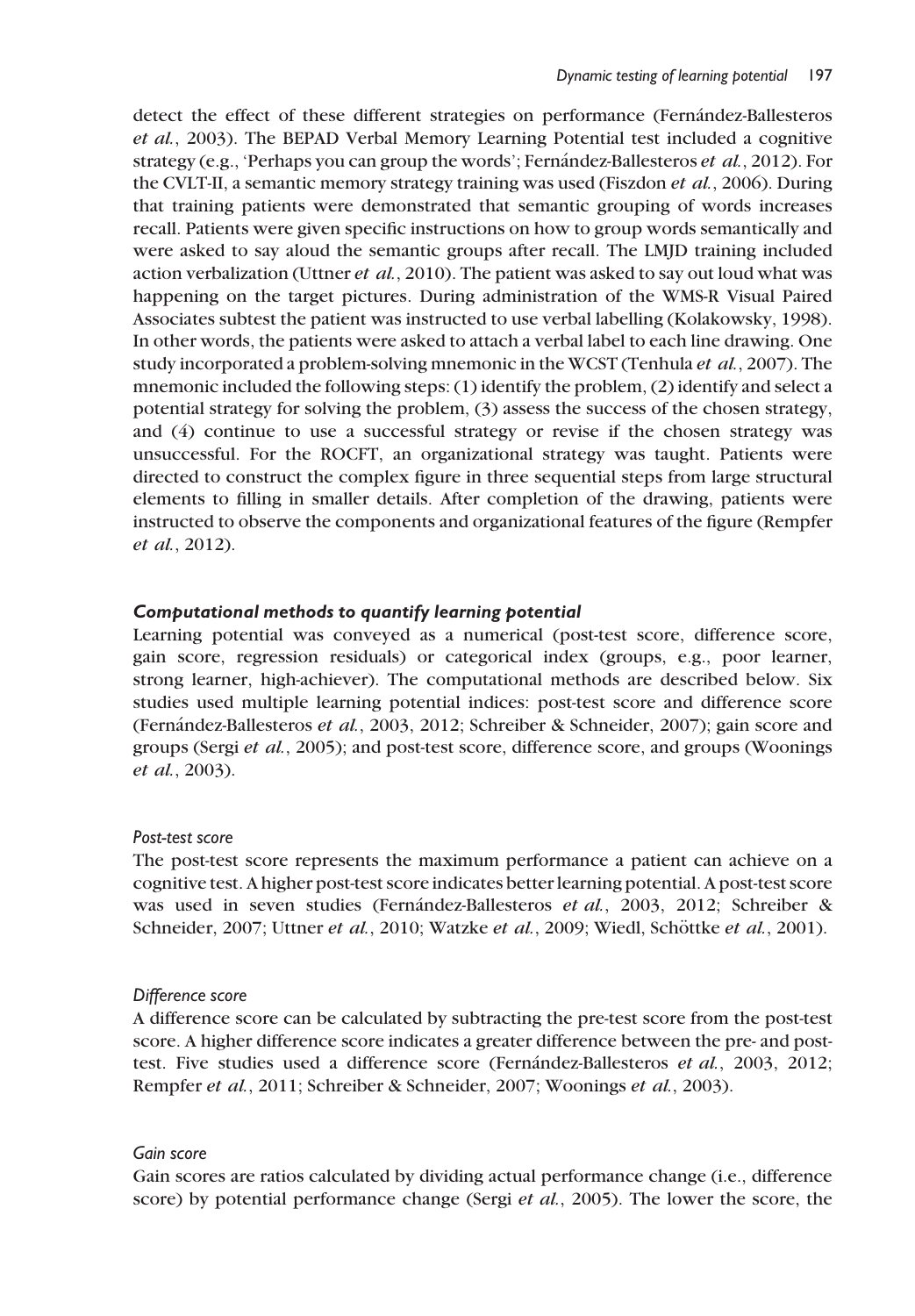#### 198 H Boosman et al.

lower the learning potential. For example, on the CVLT-II the maximum score a patient can achieve for each trial is 16. This yields the following gain score formula: (trial 5 score – trial 1 score)/(16 – trial 1 score). Thus, the gain score represents the relative change score. Gain scores were calculated in four studies (Kurtz et al., 2010; Sergi et al., 2005; Vaskinn, Sundet, Friis, Simonson et al. 2008; Vaskinn et al., 2009).

# Regression residuals

This score was calculated by performing a regression analysis in which the pre-test scores was used as a predictor of the post-test scores. The residual scores were used as a measure of learning potential. The higher the score, the greater the difference between the observed and predicted post-test score. One study used regression residuals for the WCST (Tenhula et al., 2007).

## Groups

In total, 14 studies divided patients into groups. The following methods were used to do so:

Raw test scores. Patients with a significant increase in the number of words recalled on the BSRT between trials 1 and 4 were classified in a 'learn only' group. Patients who showed an increase in organizational score from trials 4 to 5 on the BSRT, and demonstrated use of a labelling strategy onWMS Visual Paired Associates were classified in a 'learn and benefit group'. Patients who showed adequate scores for semantic labelling strategy were classified in a 'learn, benefit, and transfer group'. This method was used in one study (Kolakowsky, 1998).

*Median split.* In one study (Sergi et al., 2005), a median split of the change in pre- to post-test T-scores on the WCST was used to classify patients as 'poor learner' or 'strong learner' (Kurtz & Wexler, 2006). Another study used a median split of the gain score (described above) to classify patients in a 'high learning potential' or 'low learning potential' group.

Rasch maps. The difficulty for the different WCST measures (pre- and post-test; e.g., learning to learn, failure to maintain set) was displayed on a 0–100 scale. Patients who scored below the cut-off value for all measures were considered 'non-learners'. Patients who passed some measures were split into 'spontaneous learners' and 'guided learners' based on a midpoint split of 50 on the scale. This method was used in one study (Uprichard et al., 2009).

Algorithm of Schöttke, Bartram, and Wiedl (1993). Linear regression was used to predict the post-test score and a confidence interval was calculated based on the standard error of prediction. The confidence interval was used to determine whether or not the post-test score could be attributed to chance. A post-test score above the confidence interval reflected true change. Patients scoring below the upper limit of the confidence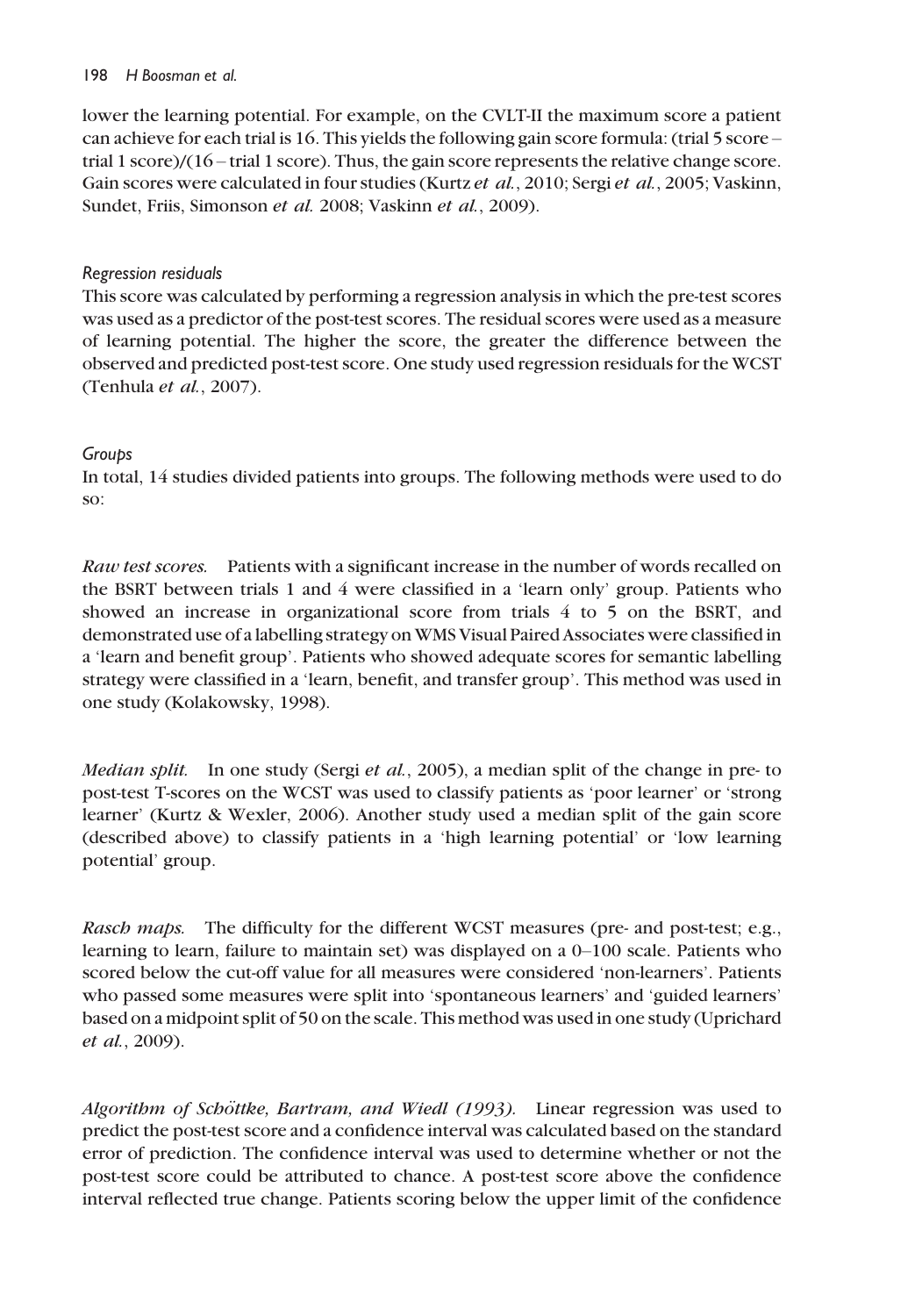interval were classified as 'poor learners' (also called 'non-retainers' or 'non-learners'). Patients with a post-test score outside the upper limit were considered 'strong learners' (also called 'learners'). Patients with a high pre- and post-test score were classified as 'high achievers' (also called 'high scorers'). Another study used the algorithm to categorize patients in two groups: persons with plasticity or persons without plasticity. This method was used in 12 studies (Calero & Navarro, 2004; Fiszdon et al., 2006; Hake et al., 2007; Rempfer et al., 2006, 2012; Vaskinn, Sundet, Friis, Simonson et al. 2008; Vaskinn et al., 2009; Watzke et al., 2008; Wiedl & Wienöbst, 1999; Wiedl, Schöttke et al., 2001; Wiedl, Wienöbst et al., 2001; Woonings et al., 2003).

#### The predictive and added value of learning potential on rehabilitation outcome

Six of eight longitudinal studies evaluated whether learning potential can predict rehabilitation outcome after a treatment programme. These studies focused on predicting community functioning, vocational, or social functioning. The results are presented in Table 3.

Two studies measured outcome on the level of community functioning (Rempfer et al., 2011; Watzke et al., 2008). Compared to the conventional WCST, the dynamic WCST explained an additional 32% of the variance in shopping skills after a 9-session grocery shopping skills training (Rempfer et al., 2011). Three months after a 1-year vocational rehabilitation programme, non-learners had significantly poorer community functioning compared to learners and high scorers. There were no significant differences between learners and high scorers (Watzke et al., 2008).

Two studies measured outcome on the level of social functioning (Tenhula et al., 2007; Woonings et al., 2003). In the first study, the dynamic WCST was not associated with the change in social functioning between baseline and after an 8-session social skills training. In the other study, it was reported that the conventional M-WCST, and not the dynamic M-WCST, showed a significant, positive association with the change in social functioning between baseline and after an 8-month rehabilitation programme (Woonings et al., 2003). When patients were divided into learner groups, it showed that nonretainers and learners significantly improved to a similar degree, but non-retainers demonstrated significantly lower social functioning compared to learners after the rehabilitation programme (Woonings et al., 2003).

Three studies measured outcome in terms of vocational functioning (Sergi et al., 2005; Watzke et al., 2008, 2009). In one study (Sergi et al., 2005), the authors evaluated the predictive value of the conventional WCST and the dynamic WCST on work skill accuracy and performance 3 months after a 1-hr work skills training. The conventional WCST was a significant predictor of work skill accuracy, whereas the dynamic WCST additionally predicted work skill performance. The conventional WCST explained 6%, and the dynamic WCST explained an additional 13% of the variance in skill accuracy post-training (Sergi et al., 2005). The remaining two studies used the same patient population to evaluate work capabilities and vocational integration after a 1-year vocational rehabilitation programme (Watzke et al., 2008, 2009). One of these studies focused on the predictive value of the conventional WCST and the dynamic WCST on vocational outcomes (Watzke et al., 2009). The other study focused on between-group (nonlearners, learners, high scorers) differences in vocational outcome. The dynamic WCST, and not the conventional WCST, was a significant predictor of work capabilities after 6 months of programme attendance (Watzke et al., 2009). At that time, non-learners and learners demonstrated significantly lower work capabilities compared to high scorers.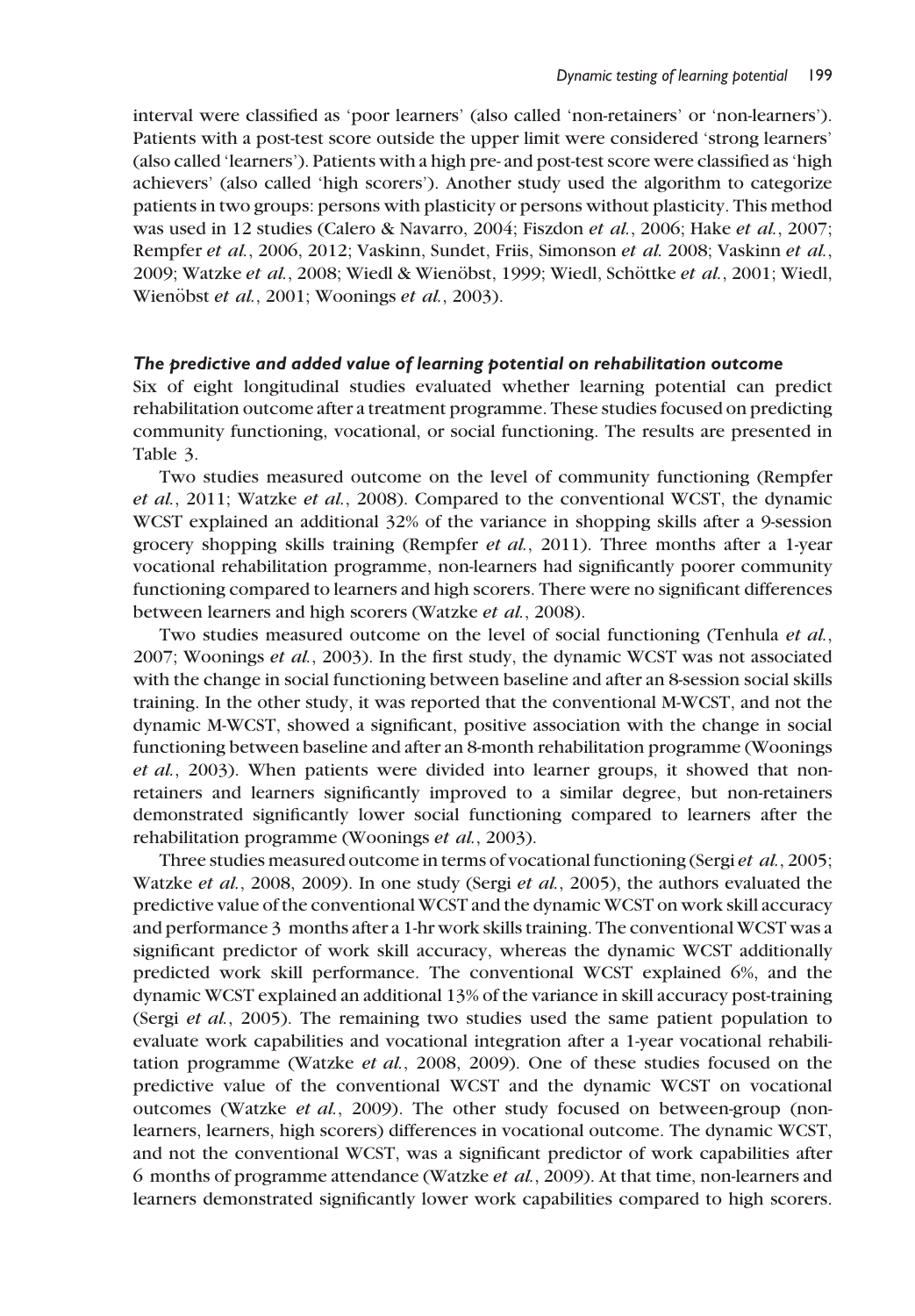| ֘֝֝֝֝֝֝֝֝֝֝֝֝֝֝֝֝֝֝֝֝֝֝֝֝֝֝֝֝֝֝֝֗ <b>֓</b><br>֧֪֝֝֟֘֝֟֬֝֟                                                     |  |
|---------------------------------------------------------------------------------------------------------------|--|
|                                                                                                               |  |
|                                                                                                               |  |
|                                                                                                               |  |
|                                                                                                               |  |
|                                                                                                               |  |
|                                                                                                               |  |
|                                                                                                               |  |
| .<br>.<br>.<br>י במסגנות המתונה במה במה המתונה במה במה המה המה במה.                                           |  |
|                                                                                                               |  |
| i<br>;<br>;                                                                                                   |  |
|                                                                                                               |  |
|                                                                                                               |  |
|                                                                                                               |  |
| ֖֧֖֧֧֖֧֧֧֧֧֧֪֧֧֧֧֪֪֪֧֧֪֪֧֛֪֪֛֪֪֛֪֧֧֛֪֪֛֪֧֧֟֟֟֟֘֝֬֝֬֝֬֝֬֝֬֝֬֝֓֝֬֝֬֝֬֝֬֝֬֝֝֬֝֬֝֓֝֬֝֬֝֬֝֬֝֬֝֬֝֬֝֬֝֬֝֬֝֬֝֬֝֬֝֬֝֬֝ |  |
|                                                                                                               |  |
|                                                                                                               |  |
|                                                                                                               |  |
|                                                                                                               |  |
|                                                                                                               |  |
|                                                                                                               |  |
|                                                                                                               |  |
|                                                                                                               |  |
|                                                                                                               |  |
|                                                                                                               |  |
|                                                                                                               |  |
|                                                                                                               |  |
| $\mathbf{r}$                                                                                                  |  |
|                                                                                                               |  |
|                                                                                                               |  |
|                                                                                                               |  |
|                                                                                                               |  |
| Table 3. Longiu                                                                                               |  |
|                                                                                                               |  |
|                                                                                                               |  |
|                                                                                                               |  |
|                                                                                                               |  |

|                              | Predictor                                                  |                                   | Outcome variable                                       |                                                                      |                                                                                                                                                                                               |                                                                                                                                                                                                                                        |
|------------------------------|------------------------------------------------------------|-----------------------------------|--------------------------------------------------------|----------------------------------------------------------------------|-----------------------------------------------------------------------------------------------------------------------------------------------------------------------------------------------|----------------------------------------------------------------------------------------------------------------------------------------------------------------------------------------------------------------------------------------|
| References                   | variable                                                   | Measure                           | Domain                                                 | Assessment time                                                      | Main results                                                                                                                                                                                  | Results in words                                                                                                                                                                                                                       |
| et al., 2011<br>Rempfer      | . WCST pre-test<br>difference<br>2. WCST<br>score<br>score | TOGSS                             | functioning<br>Community                               | Post-treatment                                                       | $2. \Delta R^2 = 0.32***$<br>$R^2 = 0.27$                                                                                                                                                     | variance in community functioning after a<br>9-session grocery shopping skills training.<br>and the dynamic WCST difference score<br>The conventional WCST explained 27%,<br>explained an additional 32% of the                        |
| et al., 2005<br>Sergi        | . WCST pre-test<br>2. WCST gain<br>score<br>score          | Work skill<br>accuracy            | functioning<br>Vocational                              | post-treatment<br>3 months                                           | 2. $F(1, 52) = 9.69***$ ,<br>$\Delta R^2 = 0.13***$<br>$I.F(I, 52) = 6.87*$<br>$R^2 = 0.06$                                                                                                   | The WCST pre-test and gain score were<br>explained an additional 13% of variance<br>accuracy 3 months after a 1-hr work<br>skills training, where the gain score<br>significant predictors of work skill<br>beyond the pre-test score. |
|                              | I. WCST pre-test<br>2. WCST gain<br>score<br>score         | performance<br>Work skill         | functioning<br>Vocational                              | post-treatment<br>3 months                                           | $2. F(1, 52) = 9.96***$<br>$I. F(1, 52) = 2.85$                                                                                                                                               | performance 3 months after a 1-hr work<br>pre-test score, predicted work skill<br>The WCST gain score, and not the<br>skills training.                                                                                                 |
| Tenhula et al.,<br>2007      | WCST regression<br>residuals                               | MASC                              | functioning<br>Social                                  | post-treatment<br>change<br>Pre-to                                   | $r = -0.11$ to 0.07                                                                                                                                                                           | functioning between baseline and after an<br>The WCST regression residuals were not<br>associated with the change in social<br>8-session social skills training.                                                                       |
| Watzke et al.,<br>2008, 2009 | WCST group                                                 | ordinal scale<br>O-AFP<br>5-level | functioning<br>functioning<br>Vocational<br>Vocational | b. Post-treatment<br>a. After 26 weeks<br>post-treatment<br>3 months | a. NL <hs**, l<hs*<br=""><math>b. NLL/L, HS^*</math><br/><b>ANSHUNIZ</b></hs**,>                                                                                                              | directly after and 3 months after a 1-year<br>vocational functioning after 26 weeks,<br>vocational rehabilitation programme.<br>achievers, non-learners had lower<br>Compared to learners and/or high                                  |
|                              |                                                            | <b>Call</b>                       | functioning<br>Community                               | post-treatment<br>3 months                                           | NL <lhs*< td=""><td>functioning compared to learners and<br/>vocational rehabilitation programme.<br/>high scorers 3 months after a 1-year<br/>Non-learners had poorer community</td></lhs*<> | functioning compared to learners and<br>vocational rehabilitation programme.<br>high scorers 3 months after a 1-year<br>Non-learners had poorer community                                                                              |
|                              |                                                            |                                   |                                                        |                                                                      |                                                                                                                                                                                               | Continued                                                                                                                                                                                                                              |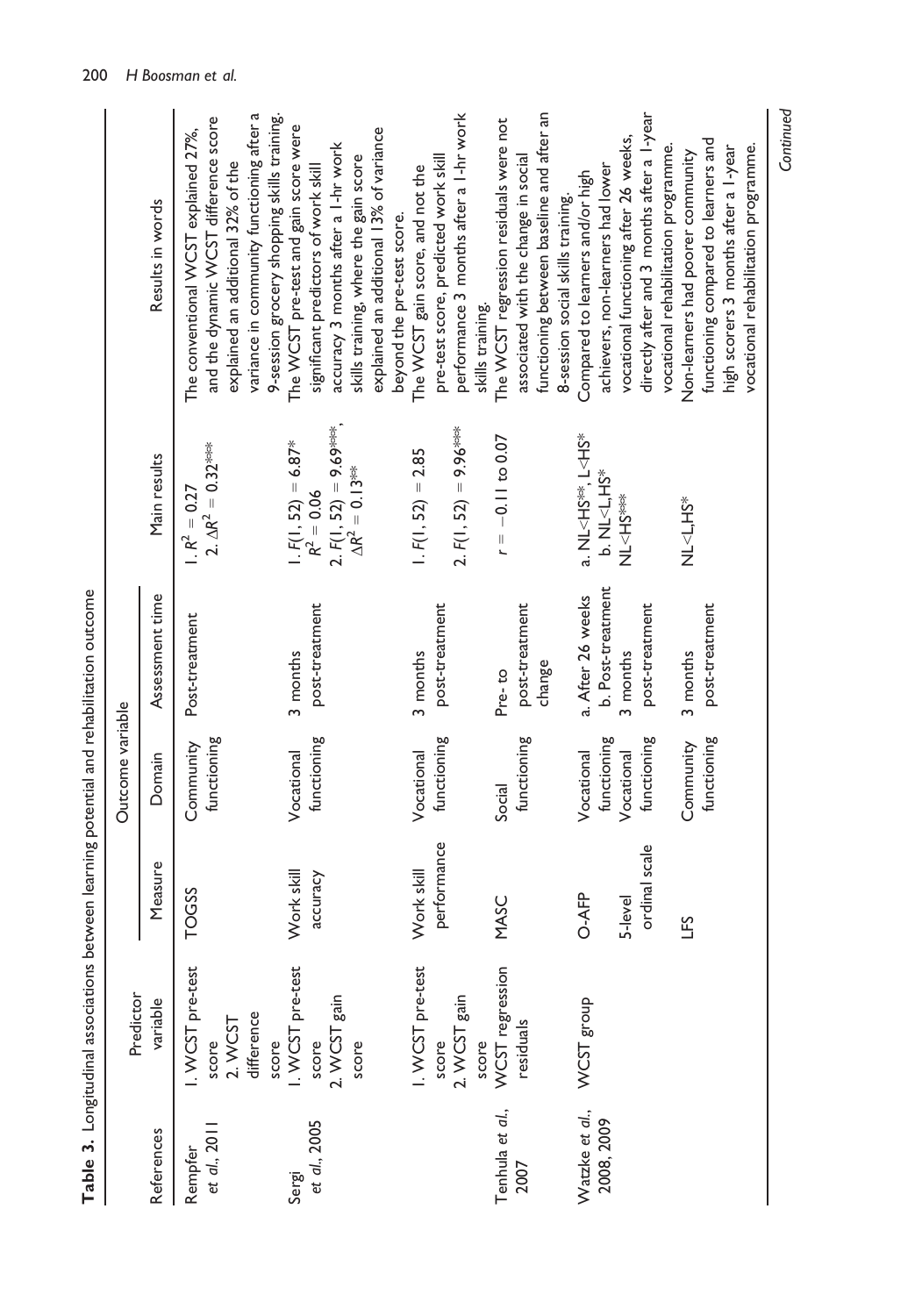| Table 3. (Continued)  |                                                                                             |                          |                           |                                        |                                                                                          |                                                                                                                                                                                                                                                                                                                        |
|-----------------------|---------------------------------------------------------------------------------------------|--------------------------|---------------------------|----------------------------------------|------------------------------------------------------------------------------------------|------------------------------------------------------------------------------------------------------------------------------------------------------------------------------------------------------------------------------------------------------------------------------------------------------------------------|
|                       | Predictor                                                                                   |                          | Outcome variable          |                                        |                                                                                          |                                                                                                                                                                                                                                                                                                                        |
| References            | variable                                                                                    | Measure                  | Domain                    | Assessment time                        | Main results                                                                             | Results in words                                                                                                                                                                                                                                                                                                       |
| Watzke et al.<br>2009 | 2. WCST post-test<br>I. WCST pre-test<br>score<br>score                                     | <b>O-AFP</b>             | functioning<br>Vocational | b. Post-treatment<br>a. After 6 months | $ b. \beta = .096$<br>2b. $\beta = .148$<br>2a. $\beta = .310^{4}$<br>$ a, \beta = .312$ | of vocational functioning 6 months after a<br>pre-test score, was a significant predictor<br>The WCST post-test score, and not the<br>programme and not directly after the<br>l-year vocational rehabilitation<br>treatment programme.                                                                                 |
|                       | 2. WCST post-test<br>I. WCST pre-test<br>score<br>score                                     | ordinal scale<br>5-level | functioning<br>Vocational | post-treatment<br>3 months             | $B = 0.100***$<br>$B = 0.050$                                                            | The post-test score, and not the pre-test<br>vocational functioning 3 months after a<br>score, was a significant predictor of<br>l-year vocational rehabilitation<br>programme.                                                                                                                                        |
| Woonings,<br>2003     | score<br>3. M-WCST<br>I.M-WCST<br>score<br>2. M-WCST<br>difference<br>post-test<br>pre-test | REHAB-GB <sup>a</sup>    | functioning<br>Social     | post-treatment<br>change<br>Pre-to     | $1. r = 0.34*$<br>$2. r = 0.09$<br>$3. r = 0.26$                                         | associated with the change in community<br>functioning between baseline and after an<br>The pre-test score, and not the post-test<br>showed lower community functioning<br>and difference score, was significantly<br>Compared to learners, non-retainers<br>8-month rehabilitation programme.<br>after the programme. |
|                       | 4. M-WCST<br>score<br>dno.8                                                                 |                          |                           | Post-treatment                         | 4. NR< $L^*$                                                                             |                                                                                                                                                                                                                                                                                                                        |
|                       |                                                                                             |                          |                           |                                        |                                                                                          |                                                                                                                                                                                                                                                                                                                        |

Table 3. (Continued)

Notes. LFS, Level of Functioning Scale; MASC, Maryland Assessment of Social Competence; M-WCST, Modified Wisconsin Card Sorting Test; O-AFP, Osnabrueck Ability to Work Profile; REHAB-GB, Rehabilitation Evaluation Hall and Baker subscale General Behaviour; TOGSS, Test Of Grocery Shopping Skills; WCST, Notes. LFS, Level of Functioning Scale; MASC, Maryland Assessment of Social Competence; M-WCST, Modified Wisconsin Card Sorting Test; O-AFP, Osnabrueck Ability to Work Profile; REHAB-GB, Rehabilitation Evaluation Hall and Baker subscale General Behaviour; TOGSS, Test Of Grocery Shopping Skills; WCST, Wisconsin Card Sorting Test; HS, high scorers; L, learners; NL, non-learners; NR, non-retainers. Wisconsin Card Sorting Test; HS, high scorers; L, learners; NL, non-learners; NR, non-retainers. aHigher scores reflects poorer functioning. aHigher scores reflects poorer functioning.

\*P ≤ .05, \*\*P ≤ .01, \*\*\*P ≤ .001.

 ${}^*\!P \leq .05, {}^{**}\!P \leq .01, {}^{***}\!P \leq .001.$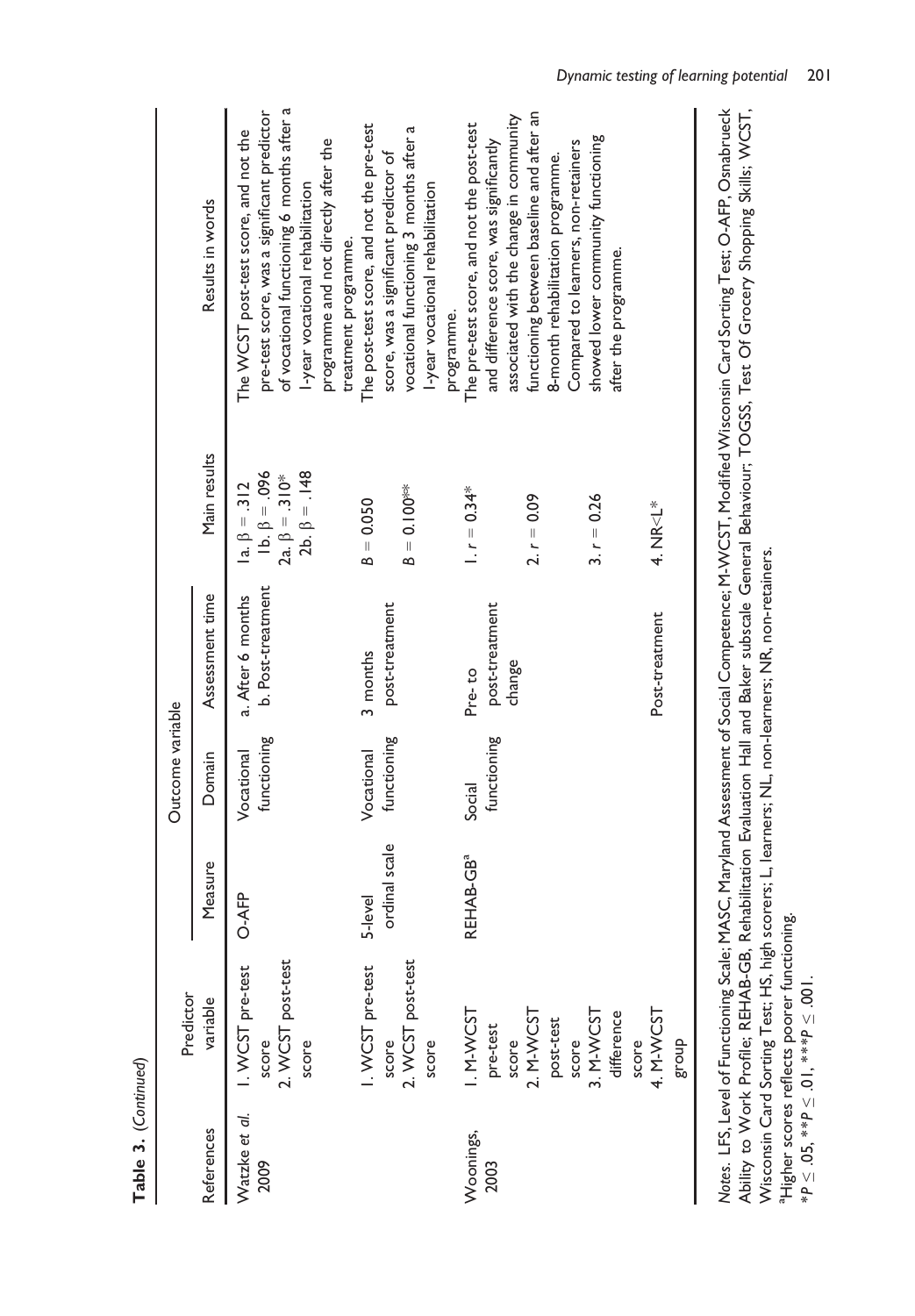There were no significant differences between non-learners and learners (Watzke et al., 2008). More important, the dynamic WCST, and not the conventional WCST, significantly predicted patients' vocational integration (Watzke et al., 2009). Regarding learner groups, non-learners demonstrated significantly lower vocational integration compared to high scorers. No significant differences were reported between non-learners and learners, and between learners and high scorers (Watzke et al., 2008).

# **Discussion**

We systematically collected the literature on one-session dynamic testing methods in adults with cognitive impairments and examined the relation between learning potential and rehabilitation outcome. In total, 24 studies were identified describing 11 different dynamic tests that were used to assess learning potential in patients with cognitive impairments. This review provides preliminary support that dynamic tests can provide a valuable addition to conventional tests to predicting rehabilitation outcome. There was, however, a large variability in the methods used for dynamic testing.

## **Measures**

All tests in this review were adaptations of renowned conventional cognitive tests such as the WCST and CVLT-II. The dynamic WCST was used in the majority of studies and was the only test that was administered to patients in all three major diagnostic groups (i.e., acquired brain injury, psychiatric, or neurodegenerative disorders). Of the remaining ten tests, seven were memory tests which reinforces the view that memory is associated with learning (Boosman, Visser-Meily, Winkens, & van Heugten, 2013; Lezak et al., 2004). Memory tests that include repeated administration of a word-list (e.g., CVLT-II) have previously been described as dynamic in nature (Kurtz et al., 2010; Vaskinn, Sundet, Friis, Ueland et al., 2008). However, solely using repetition is in fact unassisted assessment and therefore does not entirely comply with the assumptions of dynamic testing. Repetition of a cognitive test without adding a training phase seems to measure learning effects instead of learning potential.

The BEPAD was unique in the sense that it was the only multi-domain instrument. The BEPAD was developed to test whether learning potential can discriminate healthy persons from persons with Mild Cognitive Impairment and Alzheimer's Disease (Fernández-Ballesteros et al., 2003). The BEPAD subtests were adaptations of existing cognitive tests which had the greatest discriminative power according to experts.

It is important to note that not all cognitive tests can be used for dynamic testing as tests differ in their sensitivity to repeated exposure. Repeated exposure to the same cognitive test may result in practice effects. In particular tests with a single solution are prone to practice effects such as the WCST (Lezak et al., 2004). WCST performance basically depends on discovery of the sort and shift principle. As soon as the sorting principle is discovered or explained, patients are likely to significantly improve their test performance during a second administration of the test (Lezak et al., 2004). The issue of practice effects may be less pronounced for list learning tests as alternative versions can be used (Lezak et al., 2004). Furthermore, some conventional cognitive test may no longer be administered reliably once the patient has performed an adapted dynamic version, especially when explicit instructions are given.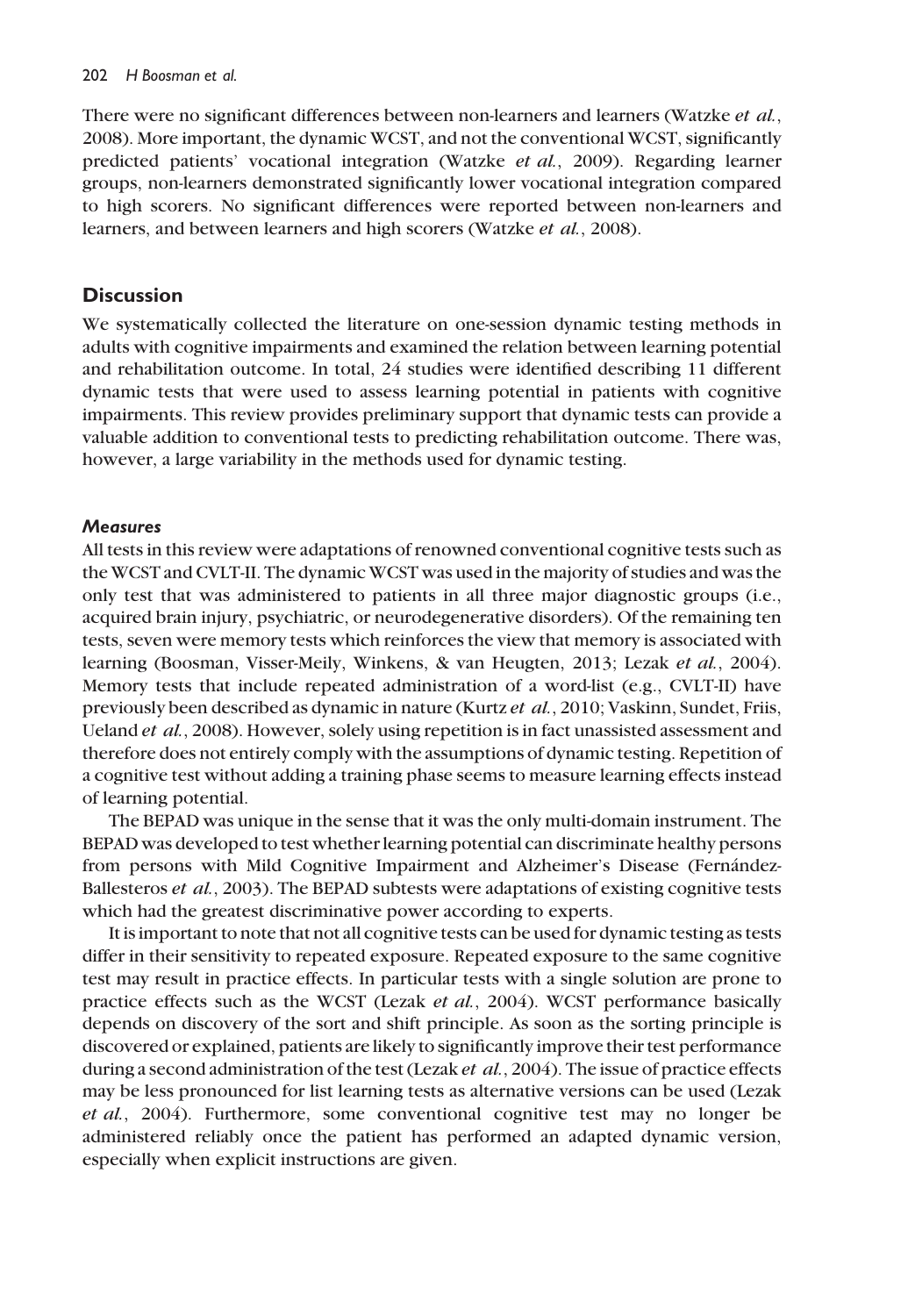#### Training methods

Most dynamic tests used a combination of performance feedback, reinforcement, expanded instruction or strategy training. These training methods are commonly used as therapeutic interventions (Hart *et al.*, 2014). In contrast to clinical therapeutic interventions, the brief training during dynamic testing is not intended to provide the patient with information or strategies for use in subsequent rehabilitation or daily life. Dynamic tests merely assess patients' learning potential. The different training methods attempt to induce learning through distinct mechanisms. Providing constructive feedback on performance and giving positive reinforcement and extra instructions may promote learning by enhancing patient's motivation and attention during the task. One of the reviewed studies used a monetary incentive. Although this type of reinforcement may show beneficial effects, its clinical value is questionable in terms of feasibility and ethics. A limitation of providing extra instructions during the training is that the test in some cases becomes a 'one-shot' test depending on the type of instructions given. Strategy training aims at teaching ways to compensate for impairment. Pre- to post-training improvement reflects patients' ability to learn and apply strategies. Strategy training during dynamic testing may not be feasible for all patients. For instance, memory strategy training was dubbed effective in improving recall only in patients with mild memory impairments and not in patients with severe memory impairments (Rees, Marshall, Hartridge, Mackie, & Weiser, 2007). Also, poor performance after strategy training may be the result of the type of strategy training used. There was only one study (Fernandez-Ballesteros et al., 2003), in which patients were taught two different strategies separately to detect the effect of these different strategies on test performance.

#### Learning potential indices

There was a large variability in the computational methods used to quantify learning potential. This variability reflects the discussions in the literature regarding the 'best' or 'preferred' method to quantify learning potential. Several studies have discussed the strengths and limitations of different learning potential indices (Fiszdon & Johannesen, 2010; Waldorf, Wiedl, & Schöttke, 2009; Weingartz, Wiedl, & Watzke, 2008). The post-test score, regression residuals, and learner groups have been favored because of their good stability and validity (Fiszdon & Johannesen, 2010; Weingartz et al., 2008). These learning potential indices were used in the majority of studies in this review. The difference and gain score were also applied in a number of studies, but mostly in conjunction with the post-test score or the group classification. Several drawbacks have been pointed out regarding the use of the difference and gain score to index learning potential. For example, a difference score of zero does not distinguish between a ceiling effect and nonresponsiveness (Waldorf et al., 2009), and gain scores can produce disproportionately high or low scores (Weingartz et al., 2008). There are also some issues regarding the use of the post-test score, regression residuals and learner groups to index learning potential. Strictly speaking, the post-test score only measures a patient's maximum performance as it does not assess the amount of learning that has occurred (Fiszdon & Johannesen, 2010). Regression residuals do provide information about the magnitude of change, but are difficult to interpret and are therefore less feasible for use in clinical settings. The group classification provides a clear-cut classification of patients often based on reliable change (Schöttke *et al.*, 1993; Uprichard *et al.*, 2009) at the expense of within-group variation. Hence, the learning potential indices need to be interpreted together to provide a clearer picture of a patient's learning profile, that is, a patient's initial performance, magnitude of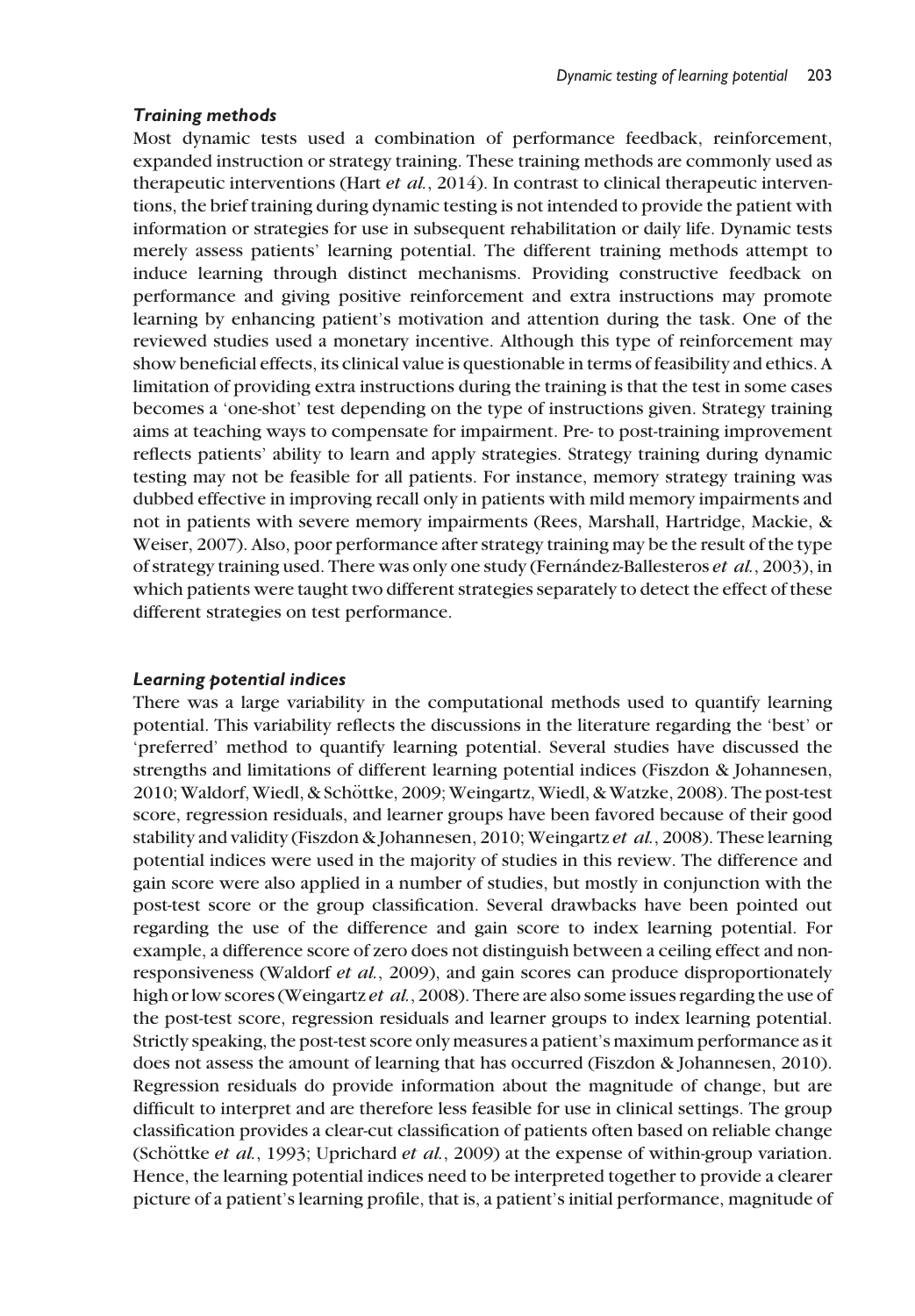change from training and their post-training performance. These scores can also be used to examine within-group variability when using the categorical approach. Any of the learning potential indices viewed in isolation could be misleading.

#### Learning potential and rehabilitation outcome

The predictive and added value of learning potential was only evaluated for dynamic versions of the WCST and M-WCST and mainly in patients with psychiatric diseases. The results suggest that learning potential can significantly predict rehabilitation outcome in terms of community and vocational functioning (Rempfer et al., 2011; Sergi et al., 2005; Watzke et al., 2008, 2009). Also, support was found for the added value of the dynamic WCST compared to the conventional WCST in predicting community and vocational functioning (Rempfer et al., 2011; Sergi et al., 2005; Watzke et al., 2009).

The predictive value of learning potential on social functioning was only partially supported. One study reported that learning potential was not a significant predictor of social functioning (Tenhula et al., 2007), whereas another study found significant differences in social functioning between learner groups (Woonings et al., 2003). A possible explanation is that social functioning is less reliant on cognitive functioning and thus cognitive learning. Another possible explanation is the use of different learning potential indices. The first study was unique in the use of regression residuals to convey learning potential (Tenhula *et al.*, 2007). The latter study used three different learning potential indices: the post-test and difference score and a group classification (i.e., nonretainers, learners; Woonings et al., 2003). Only the group classification showed significant results. These findings are in line with a recent systematic review and metaanalysis of the dynamic WCST learner groups (Bisoglio, Mervis, & Choi, 2014). The authors of that systematic review reported that poor learning potential was highly predictive of poor response to a psychosocial intervention ( $OR = 26.44$ ).

#### Strengths and limitations

One of the strengths of this systematic review is that most search terms were selected from two previous studies (Caffrey et al., 2008; Grigorenko, 2009) and included both specific approaches to dynamic testing (e.g., testing the limits) and major concepts (e.g., cognitive modifiability). We did not limit our search to a specific dynamic testing approach. Furthermore, diagnoses included evolving conditions (neurodegenerative, psychiatric) as well as sudden onset conditions (acquired brain injury). These diagnostic groups are all commonly referred to a neuropsychologist for neuropsychological evaluation and, therefore, provide a good representation of current neuropsychological practice.

A limitation of the studies in this review is that none of the studies had high methodological quality. In particular the internal validity and control of patient drop-out was inadequate. None of the studies tested the validity and reliability of all measurements used, or referred to other studies, which determined the validity and reliability; and none of the studies did a non-response analysis to compare participants and non-participants. Second, between 2010 and 2012 only five studies were published which may indicate a waning interest in dynamic testing. Third, we only included studies in which the whole dynamic testing procedure including the training was done in a 1-day session. This criterion was chosen to minimize the possibility that pre- to post-test improvement can be attributed to other factors than the brief training (e.g., recovery). Last, relatively few studies evaluated the predictive and added value of dynamic testing. For these studies,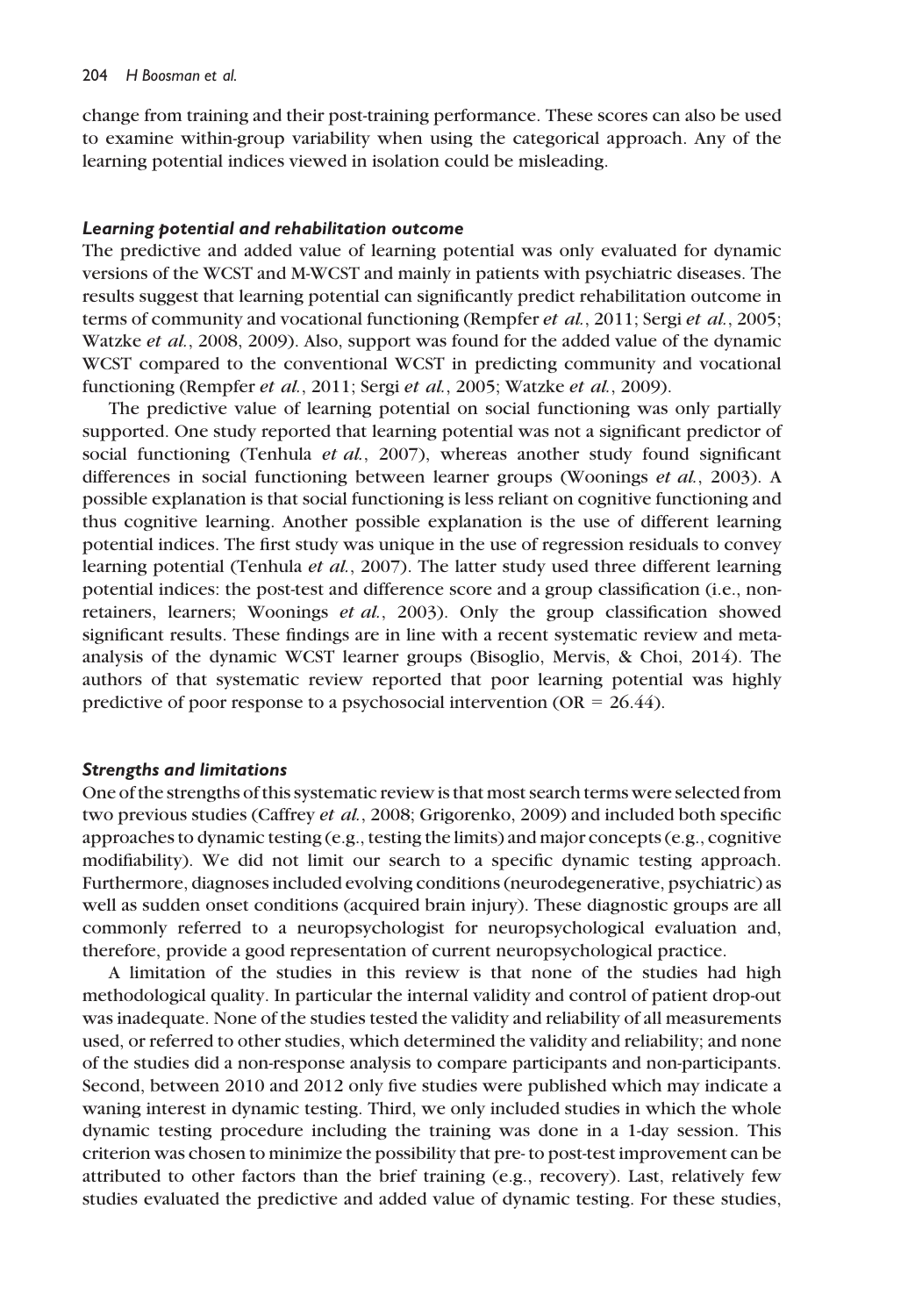diagnoses mostly included schizophrenia and schizoaffective disorder. Only one study included patients with acquired brain injury. Interpretation of these results was difficult due to the use of different treatment programmes and outcome measures.

## Suggestions for potential clinical applications of dynamic testing

In patients with ABI or a neurodegenerative disease, information about learning potential could be valuable in triage into groups for discharge destination such as in- or outpatient facilities and for the intensity of rehabilitation. For example, patients who are classified as poor learners may need a more intensive or context-dependent, inpatient rehabilitation programme than patients who are classified as high achievers. For the latter group, a lessintensive programme or an outpatient facility may suffice. Asmost research was performed in psychiatric populations, more research is needed to evaluate the feasibility and predictive value of dynamic testing in patients with ABI or a neurodegenerative disease.

Although this review shows promising results regarding the relation between learning potential and rehabilitation outcome, more research is needed to further evaluate the added value of dynamic testing. It is particularly important to demonstrate that dynamic cognitive tests provide unique information that cannot be captured by conventional cognitive tests, information that can be used to predict individual outcome.

# Conclusion

This review provides preliminary support that dynamic tests can provide a valuable addition to conventional tests to assess patients' abilities. Although promising, there was a large variability in methods used for dynamic testing and, therefore, it is unclear which dynamic testing methods are most appropriate for patients with cognitive impairments. More research is warranted to further evaluate and improve dynamic testing methodology and to furtherelucidate the relation betweenlearningpotentialand rehabilitationoutcome.

# Acknowledgements

This study is funded by the National Initiative Brain and Cognition (NIBC). This quick-result project is embedded in the pillar "The Healthy Brain, Program Cognitive Rehabilitation" [grant number 056-11-014]. TCWN supported by the NWO (Netherlands organization for Scientific Research; grant 451-10-013). There were no competing interests.

# **References**

- Bisoglio, J., Mervis, J., & Choi, J. (2014). Meta-analysis of "learning potential" on the dynamic Wisconsin Card Sorting Test (D-WCST): Distinct cognitive subgroups with divergent functional outcomes. Abstracts of the 4<sup>th</sup> Biennial Schizophrenia International Research Conference. Schizophrenia Research, 153, S156. doi:10.1016/S0920-9964(14)70463-3
- Boosman, H., Visser-Meily, J. M. A., Winkens, I., & van Heugten, C. M. (2013). Clinicians' views on learning in brain injury rehabilitation. Brain Injury, 27, 685–688. doi:10.3109/02699052.2013. 775504
- Buschke, H. (1973). Selective reminding for analysis of memory and learning. Journal of Verbal Learning and Verbal Behavior, 12, 543–550. doi:10.1016/S0022-5371(73)80034-9
- Caffrey, E., Fuchs, D., & Fuchs, L. S. (2008). The predictive validity of dynamic assessment. A review. The Journal of Special Education, 41, 254–270. doi:10.1177/0022466907310366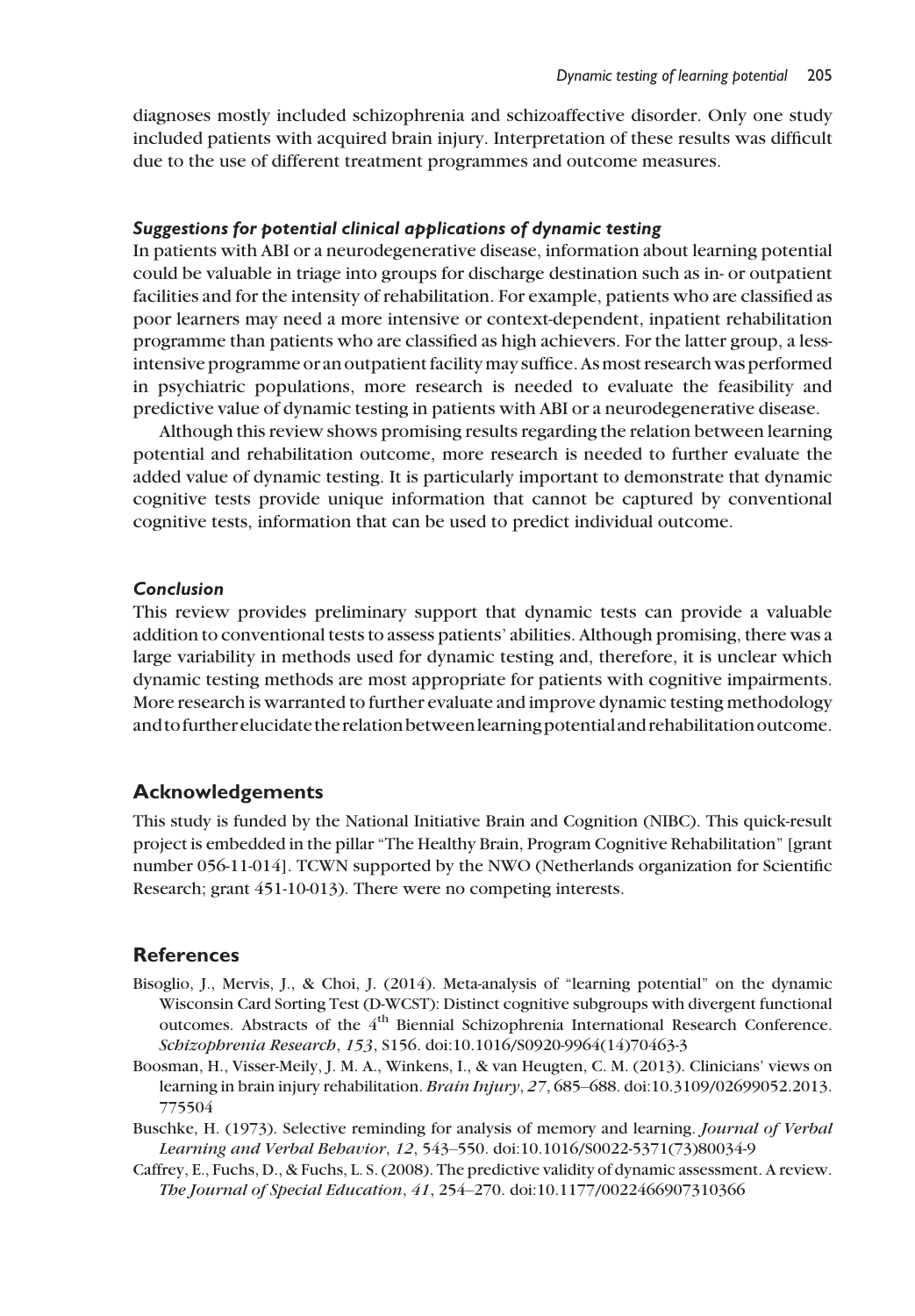- Calero, M. D., & Navarro, E. (2004). Relationship between plasticity, mild cognitive impairment and cognitive decline. Archives of Clinical Neuropsychology, 19, 653–660. doi:10.1016/j.acn.2003. 08.008
- Delis, D. C., Kramer, J. H., Kaplan, E., & Ober, B. A. (2000). California Verbal Learning Test-Second Edition (CVLT-II). San Antonio, TX: Psychological Corporation.
- Dickinson, D., Ramsey, M. E., & Gold, J. M. (2007). Overlooking the obvious. A meta-analytic comparison of digit symbol coding tasks and other cognitive measures in schizophrenia. Archives of General Psychiatry, 64, 532–542. doi:10.1001/archpsyc.64.5.532
- Fernandez-Ballesteros, R., Botella, J., Zamarron, M. D., Molina, M. A., Cabras, E., Schettini, R., & Tarraga, L. (2012). Cognitive plasticity in normal and pathological aging. Clinical Interventions in Aging, 7, 15–25. doi:10.2147/CIA.S27008
- Fernández-Ballesteros, R., Zamarrón, M. D., & Tárraga, L. (2005). Learning potential: A new method for assessing cognitive impairment. International Psychogeriatrics, 17, 119–128. doi:10.1017/ S1041610205000992
- Fernández-Ballesteros, R., Zamarrón, M. D., Tárraga, L., & Moya, R. (2003). Cognitive plasticity in healthy, mild cognitive impairment (MCI) subjects and Alzheimer's Disease patients: A research project in Spain. European Psychologist, 8, 148–159. doi:10.1027/1016-9040.8.3.148
- Fiszdon, J. M., & Johannesen, J. K. (2010). Comparison of computational methods for the evaluation of learning potential in schizophrenia. Journal of the International Neuropsychological Society, 16, 613–620. doi:10.1017/S1355617710000317
- Fiszdon, J. M., McClough, J. F., Silverstein, S. M., Bell, M. D., Jaramillo, J. R., & Smith, T. E. (2006). Learning potential as a predictor of readiness for psychosocial rehabilitation in schizophrenia. Psychiatry Research, 143, 159–166. doi:10.1016/j.psychres.2005.09.012
- Frencham, K. A., Fox, A. M., & Maybery, M. T. (2005). Neuropsychological studies of mild traumatic brain injury: A meta-analytic review of research since 1995. Journal of Clinical and Experimental Neuropsychology, 27, 334–351. doi:10.1080/13803390490520328
- Grigorenko, E. L. (2009). Dynamic assessment and response to intervention: Two sides of one coin. Journal of Learning Disabilities, 42, 111–132. doi:10.1177/0022219408326207
- Grigorenko, E. L., & Sternberg, R. J. (1998). Dynamic testing. Psychological Bulletin, 124, 75–111. doi:10.1037/0033-2909.124.1.75
- Guthke, J., & Beckmann, J. F. (1995). Adaptiver Figurenfolgen-Lerntest (ADAFI) Manual (Adaptive Figure Series Learning Test - Manual). Mödling: Dr. Schuhfried.
- Hake, D. L., Hamera, E., & Rempfer, M. (2007). Self-report of cognitive functioning and learning in schizophrenia. Journal of the American Psychiatric Nurses Association, 13, 93–100. doi:10.1177/1078390307303111
- Hart, T., Tsaousides, T., Zanca, J. M., Whyte, J., Packel, A., Ferraro, M., & Dijkers, M. P. (2014). Toward a theory-driven classification of rehabilitation treatments. Archives of Physical Medicine and Rehabilitation, 95, S33–S44. doi:10.1016/j.apmr.2013.05.032
- Heaton, R. K. (1981). Wisconsin Card Sorting Test (WCST). Odessa, FL: Psychological Assessment Resources.
- Kolakowsky, S. A. (1998). Assessing learning potential in patients with brain injury: Dynamic assessment. NeuroRehabilitation, 11, 227–238. doi:10.1016/S1053-8135(98)00024-9
- Kurtz, M. M., Jeffrey, S. B., & Rose, J. (2010). Elementary neurocognitive function, learning potential and everyday life skills in schizophrenia: What is their relationship? Schizophrenia Research, 116, 280–288. doi:10.1016/j.schres.2009.08.011
- Kurtz, M. M., & Wexler, B. E. (2006). Differences in performance and learning proficiency on the Wisconsin Card Sorting Test in schizophrenia: Do they reflect distinct neurocognitive subtypes with distinct functional profiles? Schizophrenia Research, 81, 167-171. doi:10.1016/j.schres. 2005.09.003
- Lezak, M. D., Howieson, D. B., & Loring, D. W. (2004). Neuropsychological assessment, 4th ed. New York: Oxford University Press.
- Makin, S. D. J., Turpin, S., Dennis, M. S., & Wardlaw, J. M. (2013). Cognitive impairment after lacunar stroke: Systematic review and meta-analysis of incidence, prevalence and comparison with other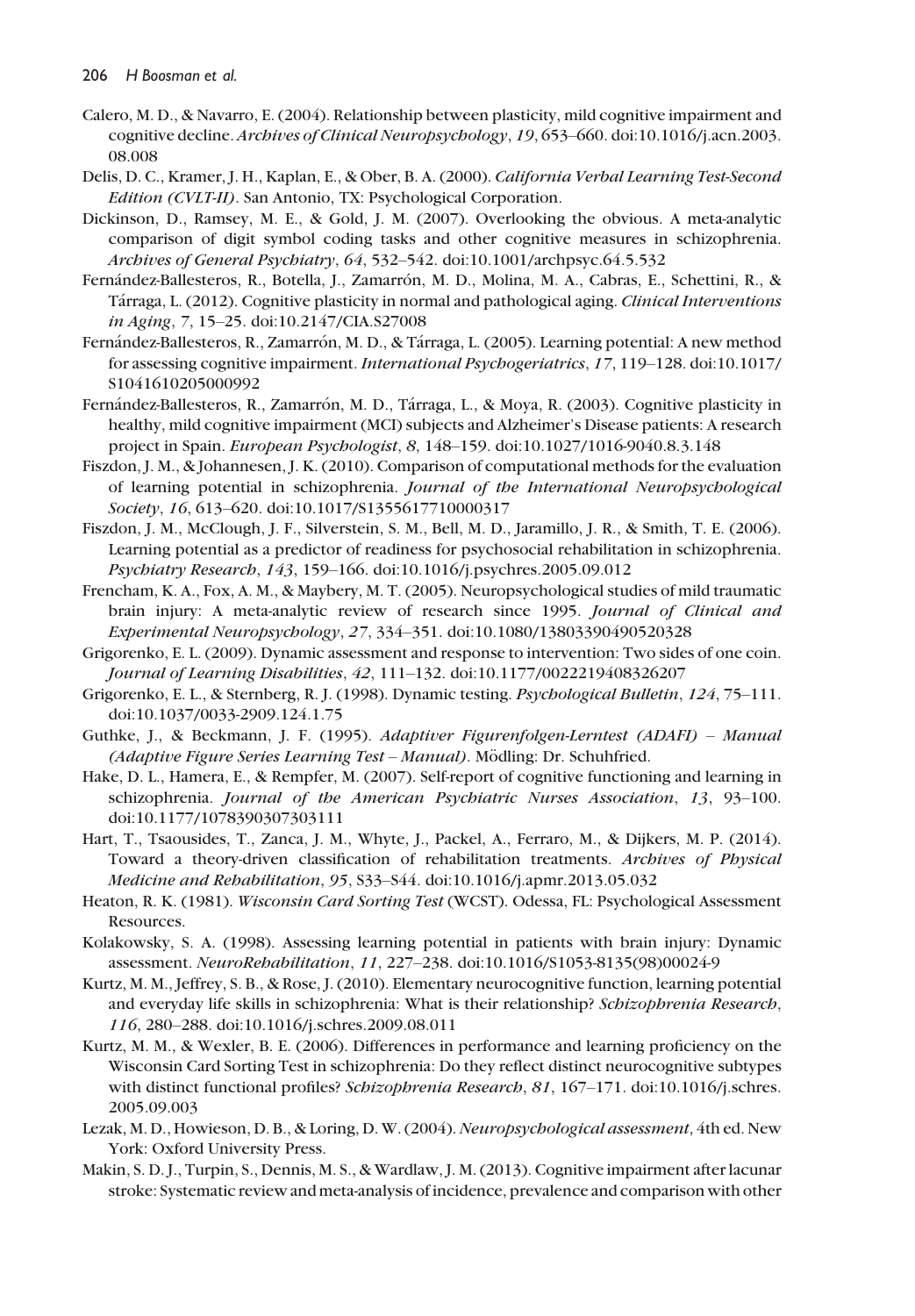stroke subtypes. Journal of Neurology Neurosurgery and Psychiatry, 84, 893–900. doi:10.1136/jnnp-2012-303645

- Metzler-Baddeley, C. A. (2007). Review of cognitive impairments in dementia with lewy bodies relative to Alzheimer's disease and Parkinson's disease with dementia. Cortex, 43, 583–600. doi:10.1016/S0010-9452(08)70489-1
- Nelson, H. E. (1976). A modified card sorting test sensitive to frontal lobe defects. Cortex, 12, 313– 324. doi:10.1016/S0010-9452(76)80035-4
- Rees, L., Marshall, S., Hartridge, C., Mackie, D., & Weiser, M. (2007). Cognitive interventions post acquired brain injury. Brain Injury, 21, 161–200. doi:10.1080/02699050701201813
- Rempfer, M., Brown, C., & Hamera, E. (2011). Learning potential as a predictor of skill acquisition in people with serious mental illness. Psychiatry Research, 185, 293–295. doi:10.1016/j.psychres. 2009.12.009
- Rempfer, M., Hamera, E., Brown, C., & Bothwell, R. J. (2006). Learning proficiency on the Wisconsin Card Sorting Test in people with serious mental illness: What are the cognitive characteristics of good learners? Schizophrenia Research, 87, 316–322. doi:10.1016/j.schres.2006.05.012
- Rempfer, M. V., McDowd, J. M., & Brown, C. E. (2012). Assessing learning potential in people with schizophrenia using the Rey Osterrieth Complex Figure Test. Open Journal of Psychiatry, 2, 407–413. doi:10.4236/ojpsych.2012.224057
- Rey, A. (1964). L'examen clinique en psychologie [Clinical examination in psychology]. Paris: Presse Universitaires de France.
- Schöttke, H. H., Bartram, M., & Wiedl, K. H. (1993). Psychometric implications of learning potential assessment: A typological approach. In J. Hamers & K. Sijtsma (Eds.), Learning potential assessment: Theoretical, methodological and practical issues (pp. 153–173). Swetz and Zeitlinger: Lisse, The Netherlands.
- Schreiber, M., & Schneider, R. (2007). Cognitive plasticity in people at risk for dementia: Optimizing the testing-the-limits-approach. Aging and Mental Health, 11, 75–81. doi:10.1080/ 13607860600735887
- Sergi, M. J., Kern, R. S., Mintz, J., & Green, M. F. (2005). Learning potential and the prediction of work skill acquisition in schizophrenia. Schizophrenia Bulletin, 31, 67–72. doi:10.1093/schbul/ sbi007
- Tenhula, W. N., Strong Kinnaman, J. E., & Bellack, A. S. (2007). Is learning potential associated with social skills in schizophrenia? Journal of Rehabilitation Research and Development, 6, 827– 836. doi:10.1682/JRRD.2006.09.0113
- Uprichard, S., Kupshik, G., Pine, K., & Fletcher, B. C. (2009). Dynamic assessment of learning ability improves outcome prediction following acquired brain injury. Brain Injury, 23, 278–290. doi:10.1080/02699050902788444
- Uttner, I., Schurig, N., von Arnim, C. A. F., Lange-Asschenfeldt, C., Tumani, H., & Riepe, M. W. (2010). Reduced benefit from mnemonic strategies in early-stage Alzheimer's disease: A brief testing-the-limits paradigm for clinical practice. Journal of Neurology, 257, 1718–1726. doi:10.1007/s00415-010-5610-8
- Van Leeuwen, C. M. C., Kraaijeveld, S., Lindeman, E., & Post, M. W. M. (2012). Associations between psychological factors and quality of life ratings in persons with spinal cord injury: A systematic review. Spinal Cord, 50, 174–187. doi:10.1038/sc.2011.120
- Vaskinn, A., Sundet, K., Friis, S., Simonsen, C., Birkenaes, A. B., Jónsdóttir, H., ... Andreassen, O. A. (2008). Emotion perception and learning potential: Mediators between neurocognition and social problem-solving in schizophrenia? Journal of the International Neuropsychological Society, 14, 279–288. doi:10.1017/S1355617708080314
- Vaskinn, A., Sundet, K., Friis, S., Ueland, R., Simonsen, C., Birkenaes, A. B., ... Andreassen, O. A. (2009). Using the Wisconsin Card Sorting Test to assess learning potential in normal IQ schizophrenia: Does it have potential? Nordic Journal of Psychiatry, 63, 405–411. doi:10.1080/ 08039480902879941
- Vaskinn, A., Sundet, K., Friis, S., Ueland, T., Simonsen, C., Birkenaes, A. B., ... Andreassen, O. A. (2008). Can learning potential in schizophrenia be assessed with the standard CVLT-II? An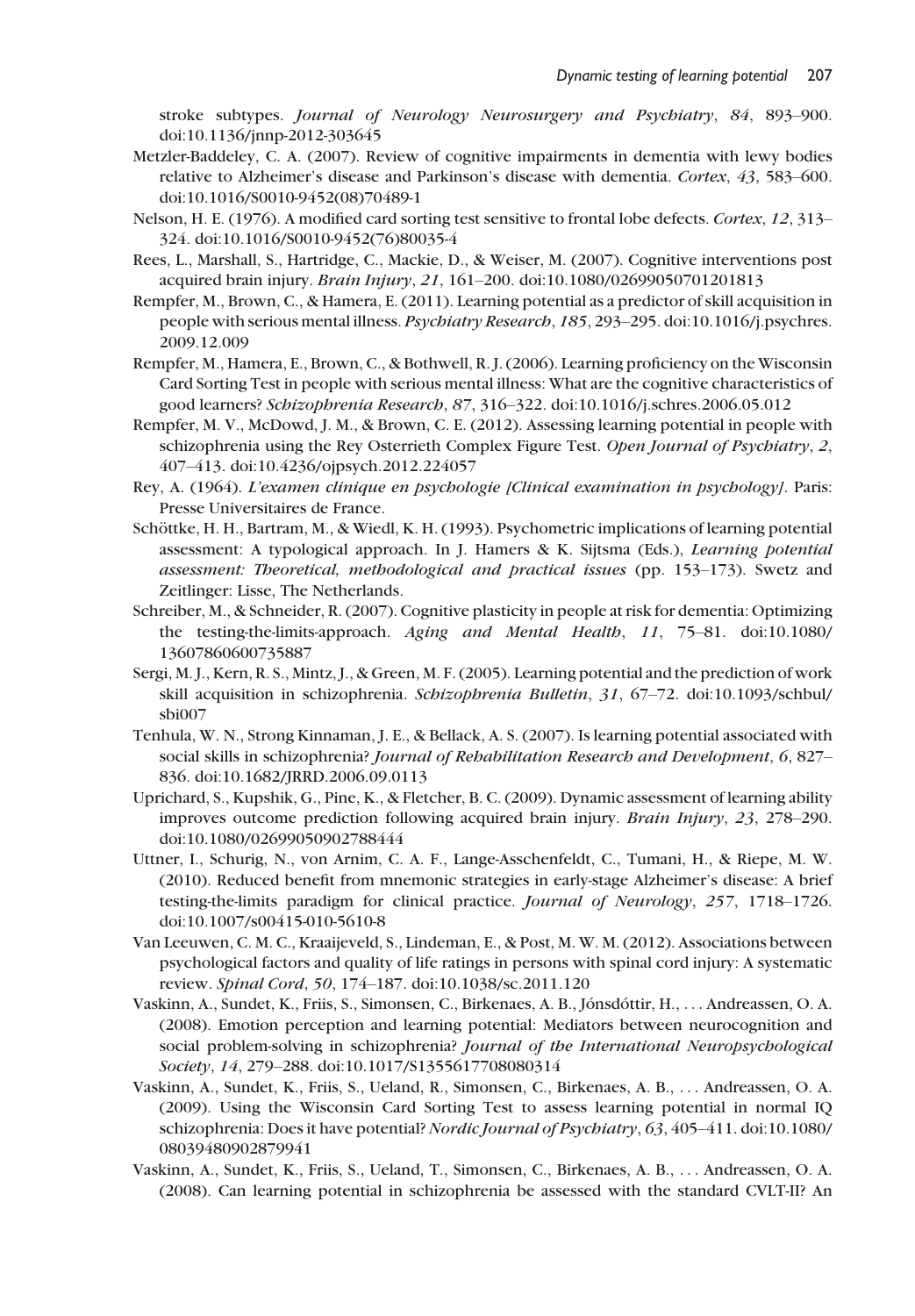exploratory study.Scandinavian JournalofPsychology,49, 179–186.doi:10.1111/j.1467-9450. 2008.00627.x

- Waldorf, M., Wiedl, K. H., & Schöttke, H. (2009). On the concordance of three reliable change indexes: An analysis applying the dynamic Wisconsin Card Sorting Test. Journal of Cognitive Education and Psychology, 8, 63–80. doi:10.1891/1945-8959.8.1.63
- Watzke, S., Brieger, P., Kuss, O., Schöttke, H., & Wiedl, K. H. (2008). A longitudinal study of learning potential and rehabilitation outcome in schizophrenia. Psychiatric Services, 59, 248–255. doi:10.1176/appi.ps.59.3.248
- Watzke, S., Brieger, P., & Wiedl, K. H. (2009). Prediction of vocational rehabilitation outcome in schizophrenia: Incremental prognostic validity of learning potential beyond basic cognitive performance. Journal of Cognitive Education and Psychology, 8, 52–62. doi:10.1891/1945- 8959.8.1.52
- Wechsler, D. (1987). Wechsler Memory Scale-Revised manual. San Antonio: The Psychological Corporation.
- Weingartz, S., Wiedl, K. H., & Watzke, S. (2008). Dynamic assessment of executive functioning: (how) can we measure change? *Journal of Cognitive Education and Psychology*, 7, 368–387. doi:10.1891/194589508787724088
- Wiedl, K. H., Schöttke, H., & Calero Garcia, M. D. (2001). Dynamic assessment of cognitive rehabilitation potential in schizophrenic persons and in elderly persons with and without dementia. European Journal of Psychological Assessment, 17, 112–119. doi:10.1027/1015- 5759.17.2.112
- Wiedl, K. H., & Wienöbst, J. (1999). Interindividual differences in cognitive remediation research with schizophrenic patients – indicators of rehabilitation potential? International Journal of Rehabilitation Research, 22, 55–59. doi:10.1097/00004356-199903000-00007
- Wiedl, K. H., Wienöbst, J., Schöttke, H. H., Green, M. F., & Nuechterlein, K. H. (2001). Attentional characteristics of schizophrenia patients differing in learning proficiency on the Wisconsin Card Sorting Test. Schizophrenia Bulletin,27, 687–696. doi:10.1093/oxfordjournals.schbul.a006907
- Woonings, F. M. J., Appelo, M. T., Kluiter, H., Slooff, C. J., & van den Bosch, R. J. (2003). Learning (potential) and social functioning in schizophrenia. Schizophrenia Research, 59, 287–296. doi:10.1016/S0920-9964(02)00163-9

Received 23 June 2014; revised version received 2 September 2014

| Database       | Search                                                                                                                                                                                                                                                                                                                                                                                                                                                            |
|----------------|-------------------------------------------------------------------------------------------------------------------------------------------------------------------------------------------------------------------------------------------------------------------------------------------------------------------------------------------------------------------------------------------------------------------------------------------------------------------|
| Pubmed         | ((((((((dynamic testing[Title/Abstract]) OR dynamic assessment[Title/Abstract])<br>OR learning potential[Title/Abstract]) OR testing the limits[Title/Abstract]) OR<br>cognitive plasticity[Title/Abstract]) OR cognitive modifiability[Title/Abstract]) OR<br>interactive assessment[Title/Abstract]) OR mediated learning[Title/Abstract])<br>OR mediated assessment[Title/Abstract]) OR learntest[Title/Abstract]<br>Limits: Humans, English, Adults 19+ years |
| PsychInfo      | (dynamic testing or dynamic assessment or learning potential or testing the limits or<br>cognitive plasticity or cognitive modifiability or interactive assessment or mediated<br>learning or mediated assessment or learntest).ab<br>Limits: Humans, English, adulthood, 18+ years                                                                                                                                                                               |
| Embase/Medline | 'dynamic testing':ab,ti OR 'dynamic assessment':ab,ti OR 'learning potential':ab,ti<br>OR 'testing-the-limits':ab,ti OR 'cognitive plasticity':ab,ti OR 'cognitive<br>modifiability':ab,ti OR 'interactive assessment':ab,ti OR 'mediated learning':ab,ti<br>OR 'mediated assessment':ab,ti OR 'learntest':ab,ti<br>Limit: Humans, English, Adult, Aged                                                                                                           |

# Appendix A: Electronic Search Strategies Used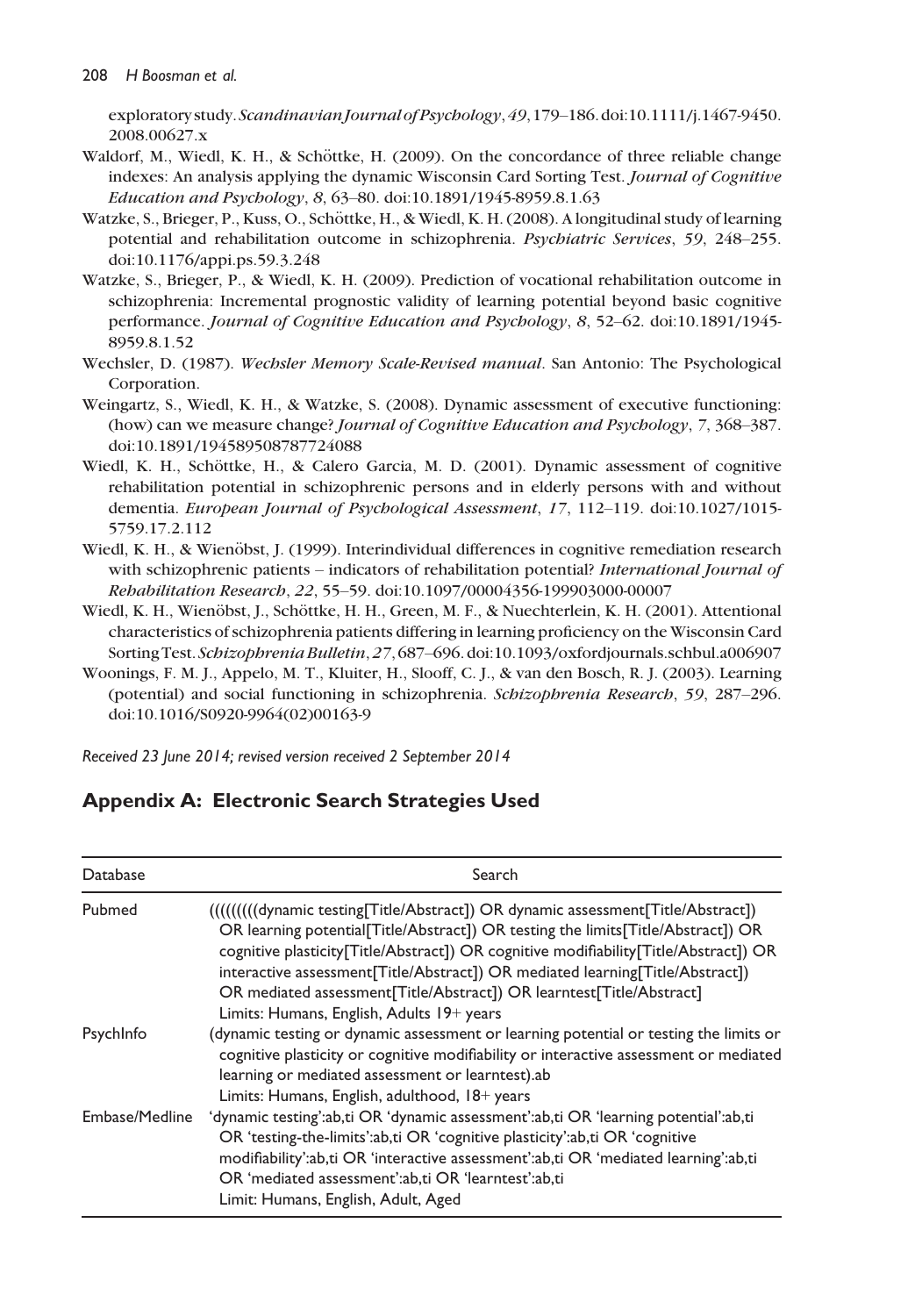|                                                                                                                                                                                                                                                                                         |          |                       |               |                    | Item <sup>a,b</sup> |                   |                            |           |                |
|-----------------------------------------------------------------------------------------------------------------------------------------------------------------------------------------------------------------------------------------------------------------------------------------|----------|-----------------------|---------------|--------------------|---------------------|-------------------|----------------------------|-----------|----------------|
|                                                                                                                                                                                                                                                                                         |          | $\sim$                |               |                    |                     |                   |                            |           |                |
|                                                                                                                                                                                                                                                                                         | Internal | Control of<br>patient | 3<br>External | $4$<br>Statistical | 5<br>Sample         | Control for       | $\frac{7}{\text{Control}}$ | $\infty$  |                |
| References                                                                                                                                                                                                                                                                              | validity | drop-out              | validity      | validity           | size                | multicollinearity | for bias                   | Reporting | $\frac{9}{10}$ |
| Calero and Navarro, 2004                                                                                                                                                                                                                                                                |          |                       |               |                    |                     |                   |                            |           |                |
| Fernández-Ballesteros et al., 2003, 2012                                                                                                                                                                                                                                                |          |                       |               |                    |                     |                   |                            |           |                |
|                                                                                                                                                                                                                                                                                         |          |                       |               |                    |                     |                   |                            |           |                |
| Fernández-Ballesteros et <i>al.,</i> 2012<br>Fiszdon et <i>al.,</i> 2006<br>Hake et <i>al., 2007</i><br>Kolakowsky, 1998<br>Kurtz and Wexler, 2006<br>Kurtz et <i>al.,</i> 2010<br>Rempfer et <i>al.,</i> 2010<br>Rempfer et <i>al.,</i> 2012<br>Schreiber and Schneider, 2007<br>Sergi |          |                       |               |                    |                     |                   |                            |           |                |
|                                                                                                                                                                                                                                                                                         |          |                       |               |                    |                     |                   |                            |           |                |
|                                                                                                                                                                                                                                                                                         |          |                       |               |                    |                     |                   |                            |           |                |
|                                                                                                                                                                                                                                                                                         |          |                       |               |                    |                     |                   |                            |           |                |
|                                                                                                                                                                                                                                                                                         |          |                       |               |                    |                     |                   |                            |           |                |
|                                                                                                                                                                                                                                                                                         |          |                       |               |                    |                     |                   |                            |           |                |
|                                                                                                                                                                                                                                                                                         |          |                       |               |                    |                     |                   |                            |           |                |
|                                                                                                                                                                                                                                                                                         |          | $\circ$ $\circ$       |               |                    |                     |                   |                            |           |                |
|                                                                                                                                                                                                                                                                                         |          | $\circ$               |               |                    |                     |                   |                            |           |                |
|                                                                                                                                                                                                                                                                                         |          | $\circ$               |               |                    |                     |                   |                            |           |                |
|                                                                                                                                                                                                                                                                                         |          |                       |               |                    |                     |                   |                            |           |                |
|                                                                                                                                                                                                                                                                                         |          | 0                     |               |                    |                     |                   |                            |           |                |
|                                                                                                                                                                                                                                                                                         |          | $\circ$               |               |                    |                     |                   |                            |           |                |
| 2008                                                                                                                                                                                                                                                                                    |          |                       |               |                    |                     |                   |                            |           |                |
|                                                                                                                                                                                                                                                                                         |          |                       |               |                    |                     |                   |                            |           |                |
|                                                                                                                                                                                                                                                                                         |          | $\circ$               |               |                    |                     |                   |                            |           |                |
| Vaskinn et al., 2009<br>Watzke et al., 2008, 2009<br>Watzke et al., 2009                                                                                                                                                                                                                |          |                       |               |                    |                     |                   |                            |           |                |
| Wiedl and Wienöbst, 1999                                                                                                                                                                                                                                                                |          |                       |               |                    |                     |                   |                            |           |                |
|                                                                                                                                                                                                                                                                                         |          |                       |               |                    |                     |                   |                            |           | Continued      |

Appendix B: Methodological Quality Assessment List Scores Appendix B: Methodological Quality Assessment List Scores